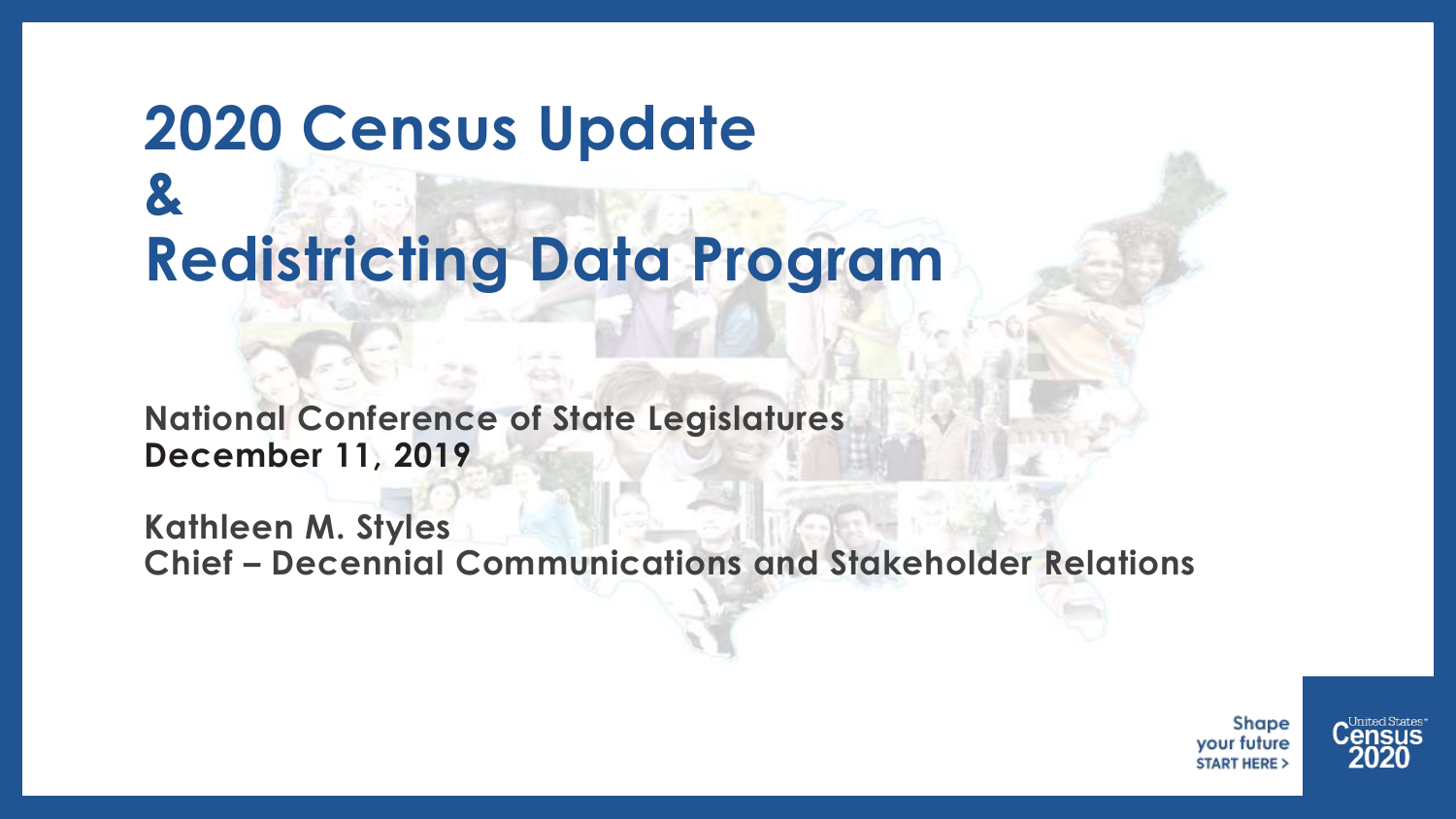### **2020 Census**

**A complete and accurate count of the population and housing**



Jnited States<sup>®</sup>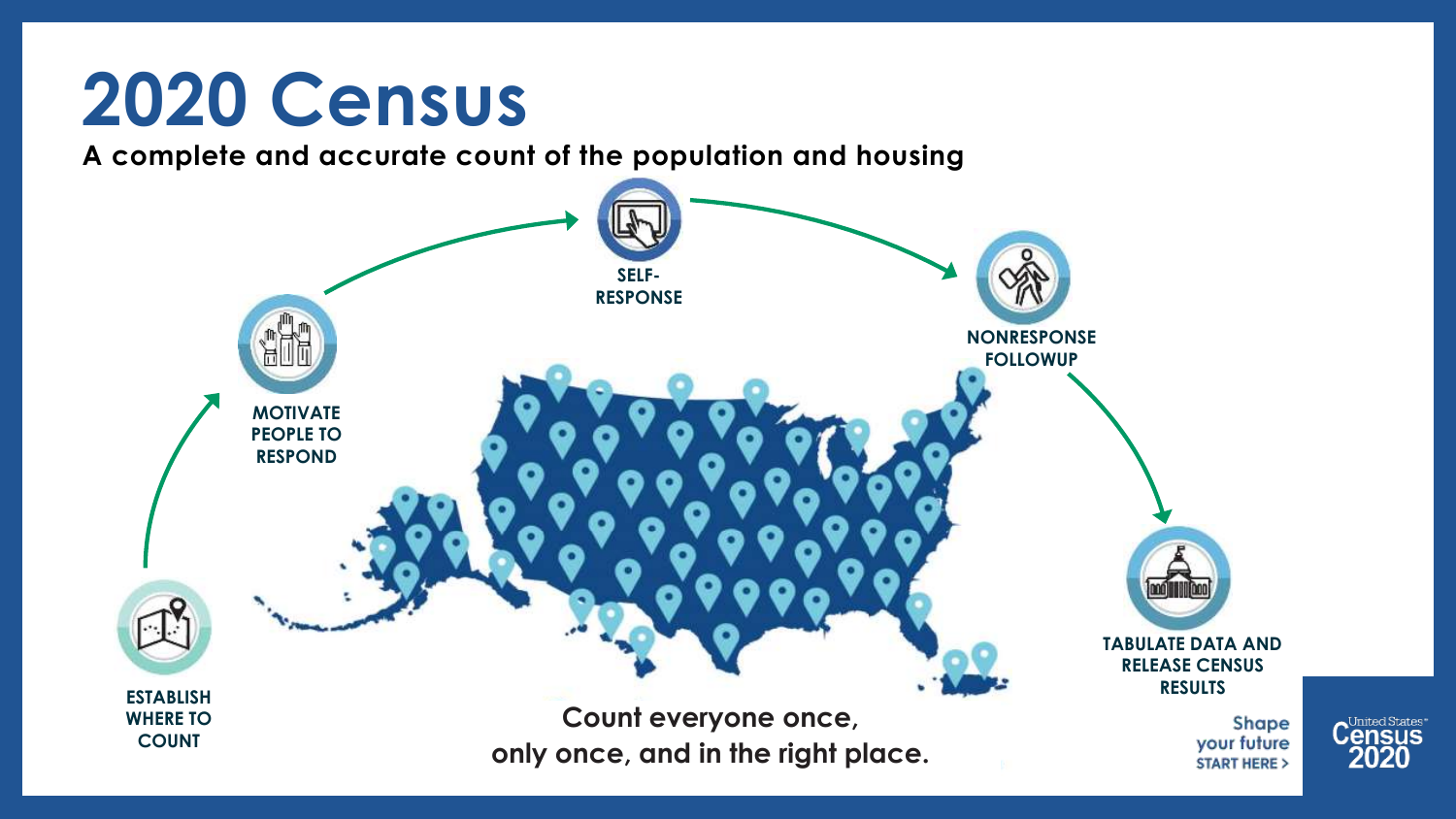### **Constitutional Mandate**

#### **Purpose**

• To conduct a census of population and housing and disseminate the results to the President, the States, and the American People.



#### **Primary Uses of Decennial Census Data:**

- Apportion representation among states as mandated by the Constitution
- Draw congressional and state legislative districts, school districts, and voting precincts
- Distribute more than \$675 billion federal dollars annually
- Inform federal, tribal, state, and local government planning
- Inform business and nonprofit organization decisions (e.g., where to locate, size of the market)



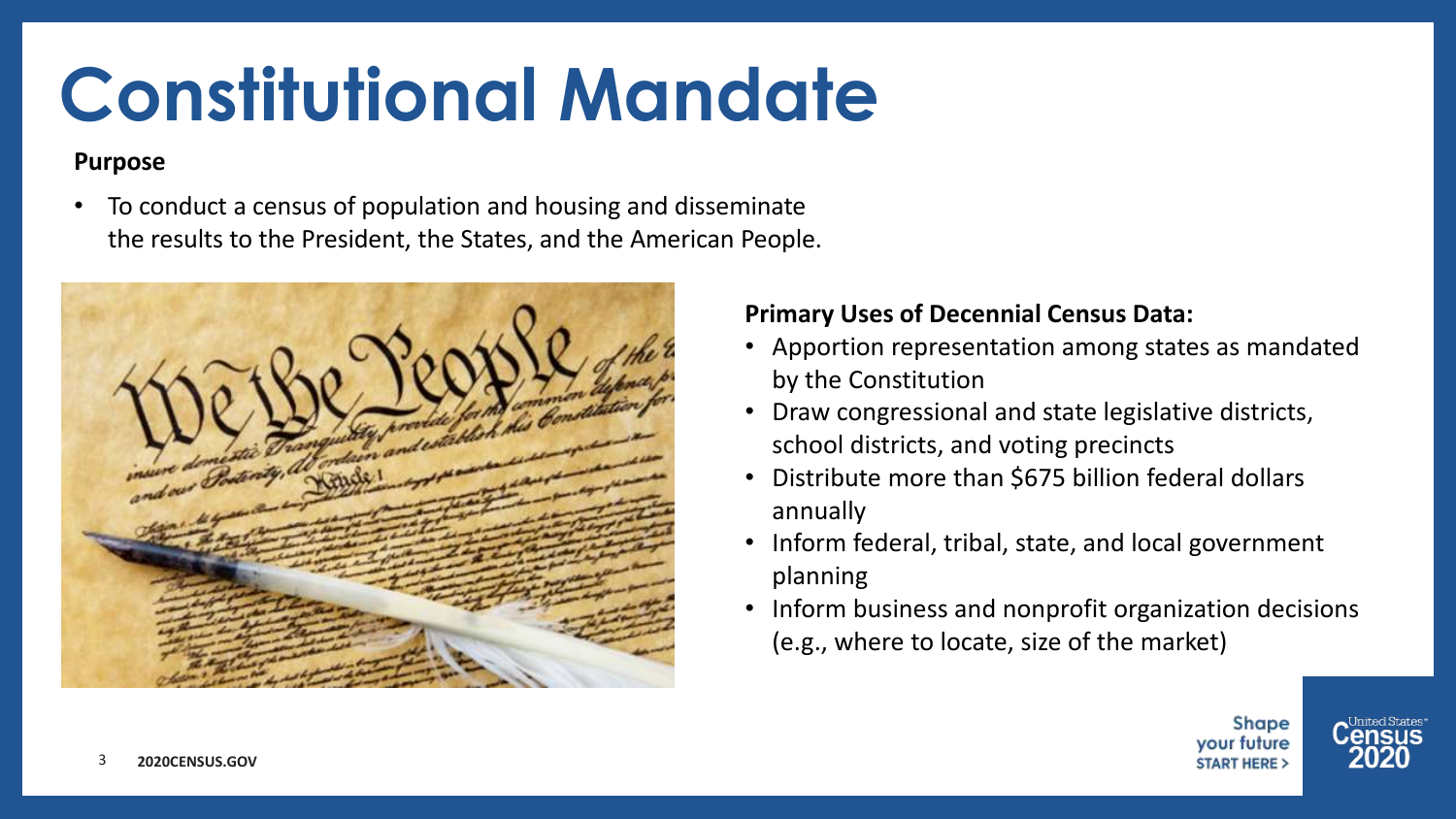### **Where Are We Now**

|                                                                                                      | January-<br>March:<br>Open 39<br>early area<br>census<br>offices | February-June: Group Quarters Operation                                |                                                                               |                                                         |                                                              |                                                                                   |                           |                                                     |                                                                                                        |
|------------------------------------------------------------------------------------------------------|------------------------------------------------------------------|------------------------------------------------------------------------|-------------------------------------------------------------------------------|---------------------------------------------------------|--------------------------------------------------------------|-----------------------------------------------------------------------------------|---------------------------|-----------------------------------------------------|--------------------------------------------------------------------------------------------------------|
| March-August:<br><b>Peak Field</b><br><b>Operations for</b><br>2018 End-to-End<br><b>Census Test</b> |                                                                  |                                                                        | August-October:<br><b>In-Field Address</b><br>Canvassing<br><b>Operations</b> | January:<br>Begin<br>enumeration<br>in remote<br>Alaska |                                                              | March-July: Self-Response Period<br>March:<br>Internet<br>Self-Response<br>begins | April 1:<br>Census<br>Day | May:<br>Nonresponse<br>Follow-Up<br>begins          | December 31:<br>Deliver<br>apportionment<br>counts to the<br>President                                 |
| 2018                                                                                                 | 2019                                                             |                                                                        |                                                                               | 2020                                                    |                                                              |                                                                                   |                           | <b>OPERATION AND IMPLEMENTATION PHASE</b>           | 2021                                                                                                   |
| April:<br>Open 6<br>regional<br>census<br>centers                                                    |                                                                  | June-<br>September:<br>Open<br>remaining 209<br>area census<br>offices | August:<br>Begin<br>in-field<br>Address<br>Canvassing                         | January:<br>Launch<br>advertising<br>campaign           | February:<br>Group<br><b>Quarters</b><br>Operation<br>begins | March:<br>Update<br>Leave<br>begins                                               |                           | May-July: Nonresponse<br><b>Followup Operations</b> | March 31:<br>Complete delivering<br>Redistricting<br>Summary<br>Files to all states<br>$(P.L. 94-171)$ |



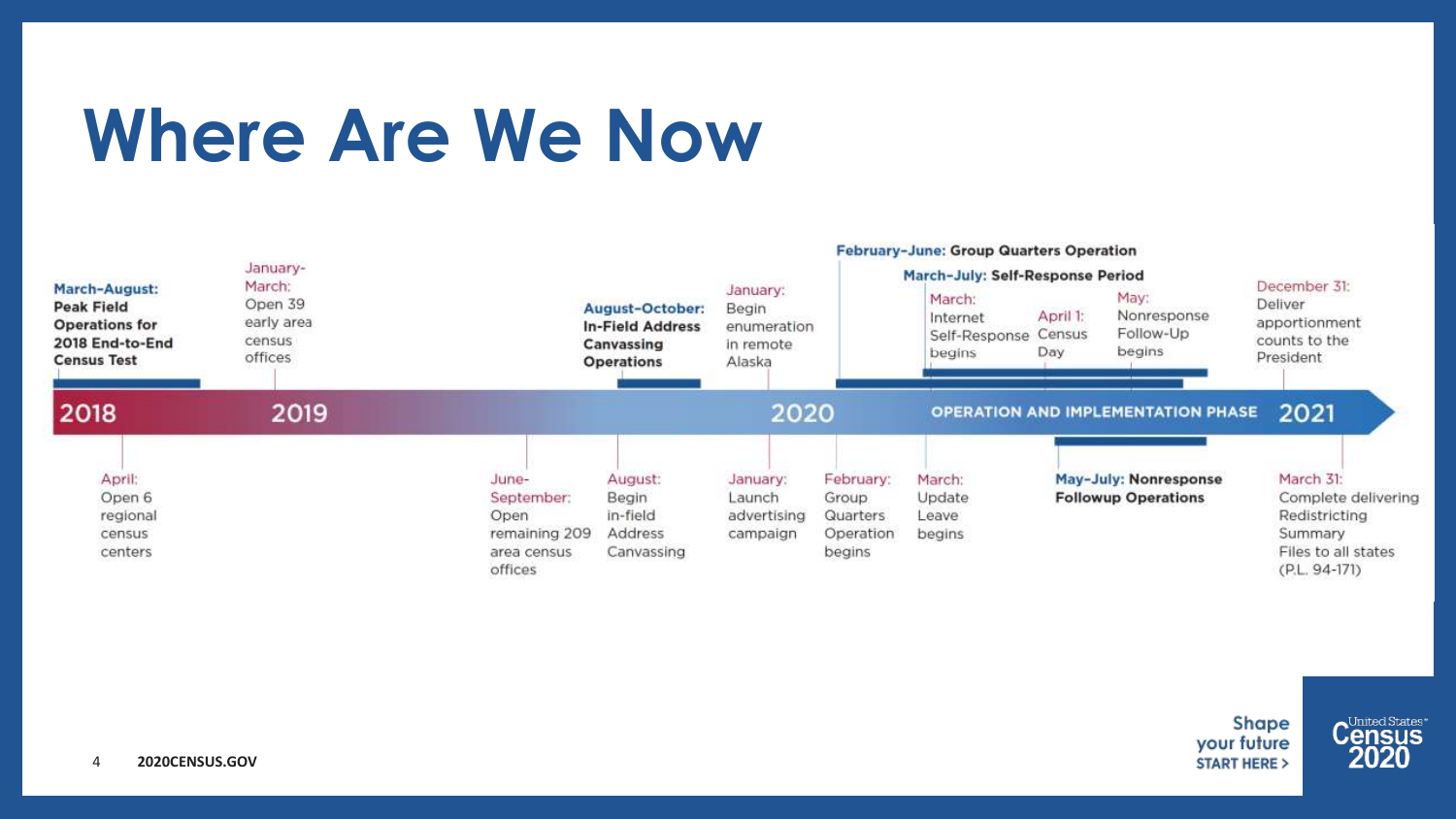### **Internet, Phone, or Paper**

| WHAT WE WILL SEND IN THE MAIL |                                                                                                                          |  |  |  |  |
|-------------------------------|--------------------------------------------------------------------------------------------------------------------------|--|--|--|--|
| On or between                 | You'll receive:                                                                                                          |  |  |  |  |
| <b>March 12-20</b>            | An invitation to respond<br>online to the 2020 Census<br>(Some households<br>will also receive paper<br>questionnaires.) |  |  |  |  |
| <b>March 16-24</b>            | A reminder letter.                                                                                                       |  |  |  |  |
|                               | If you haven't<br>responded yet:                                                                                         |  |  |  |  |
| March 26-April 3              | A reminder postcard.                                                                                                     |  |  |  |  |
| April 8-16                    | A reminder letter and<br>paper questionnaire.                                                                            |  |  |  |  |
| <b>April 20-27</b>            | A final reminder postcard<br>before we follow up in<br>person.                                                           |  |  |  |  |

**Every household will have the option of responding online, by phone, or by mail.** 

**Every household that hasn't already responded will receive reminders and a paper questionnaire.** 



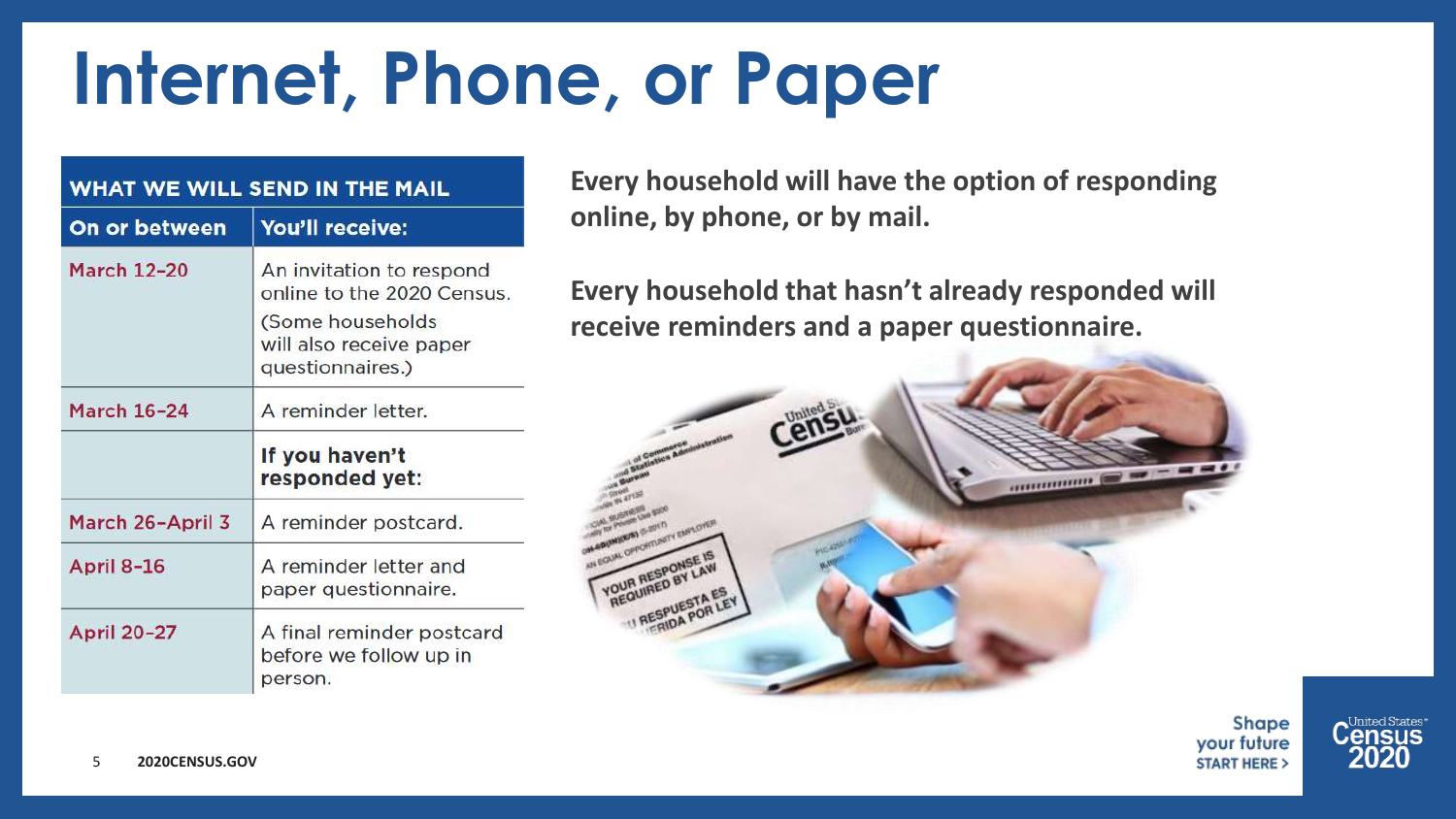### **Next: Remote Alaska**

**Enumeration will begin in Toksook Bay, Alaska on January 21, 2020**



Shape your future **START HERE >** 



**2020CENSUS.GOV**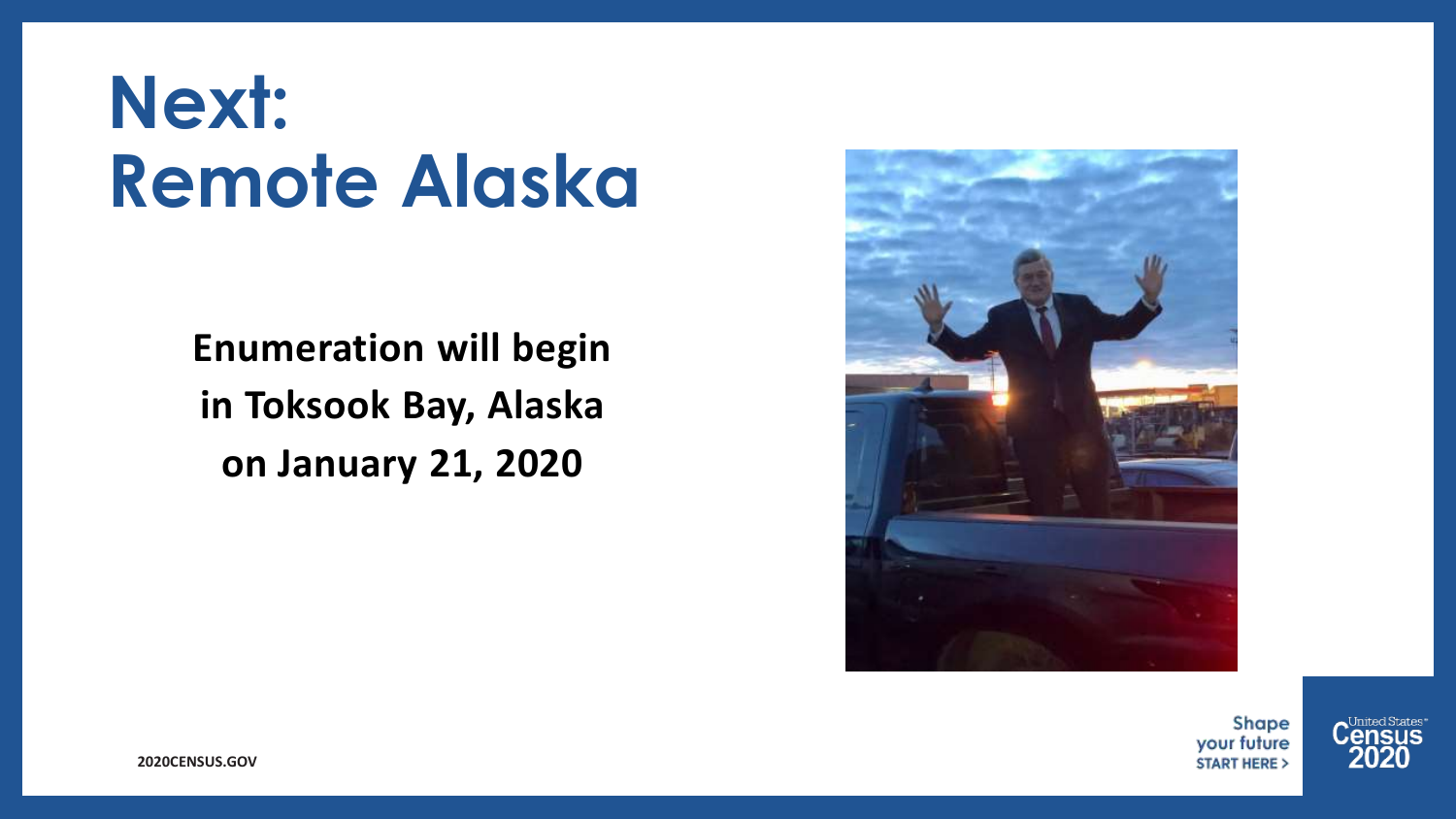## **Integrated Partnerships and Communications**

**Engage and motivate people to selfrespond, preferably via the internet**

**Raise and keep awareness high throughout the entire 2020 Census to encourage response**







**2020CENSUS.GOV**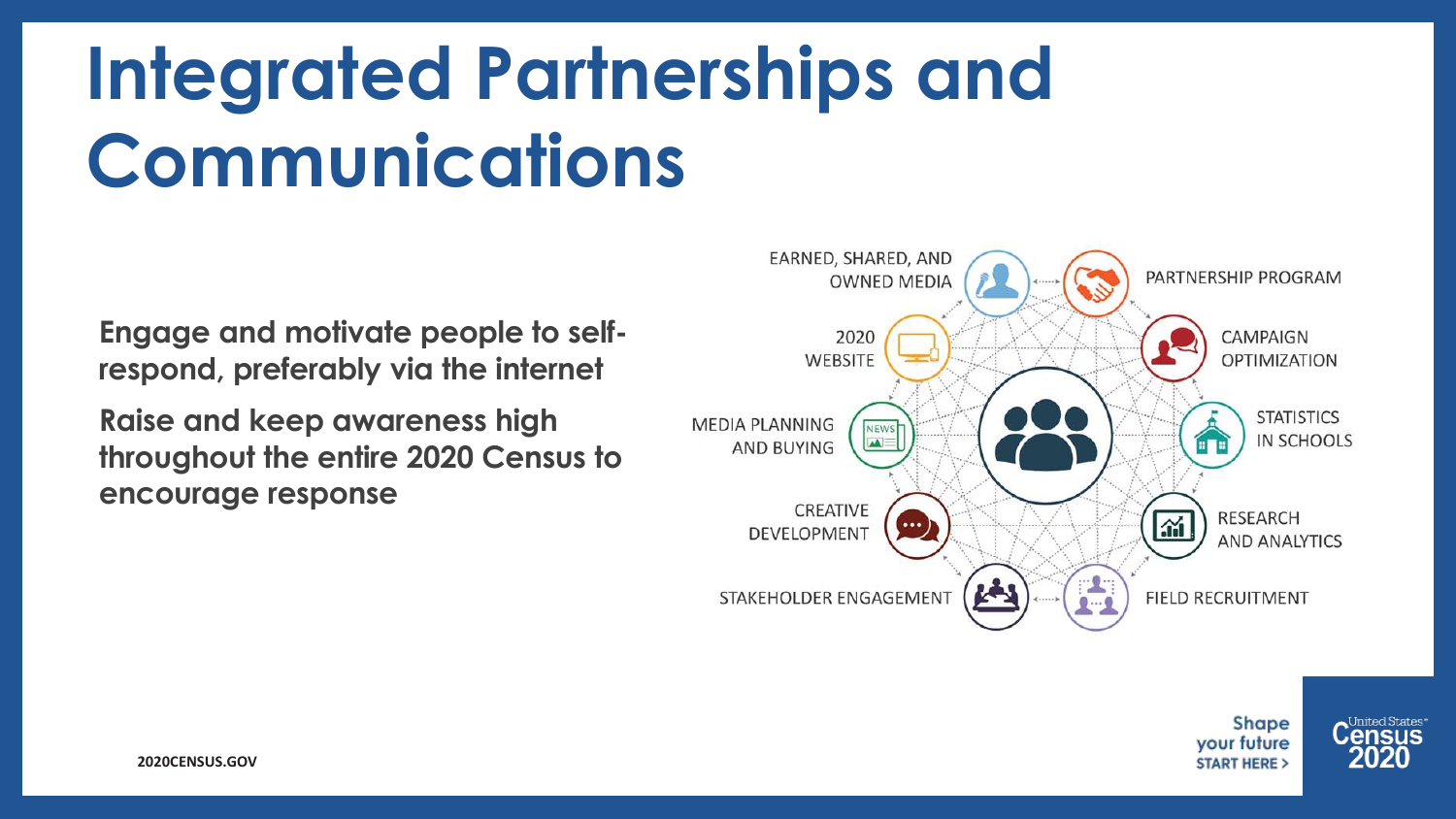### **Special Populations – Group Quarters and Service-Based Enumerations**

**We count people at their "usual residence," which is where they live and sleep most of the time.**

- Group Quarters (GQs) Enumeration
	- Places where people live or stay, in a group living arrangement, that are owned or managed by an entity or organization providing housing and/or services for the residents

#### • Service-Based Enumeration

• Provides an opportunity for people without conventional housing or people experiencing homelessness to be included in the census by enumerating them at places where they receive services or at pre-identified outdoor locations.

#### • Enumeration at Transitory Locations

• Highly mobile populations that do not have a usual home elsewhere (e.g. campgrounds, recreational vehicle parks, marinas, hotels and motels, racetracks, circuses, or carnivals).

#### • Federally Affiliated Count Overseas

• Obtain counts by home state of U.S. military and federal civilian employees stationed overseas and their dependents living with them.

#### • Military Enumeration

• Involves enumeration of people living in GQs (or barracks) on military installations or military vessels.

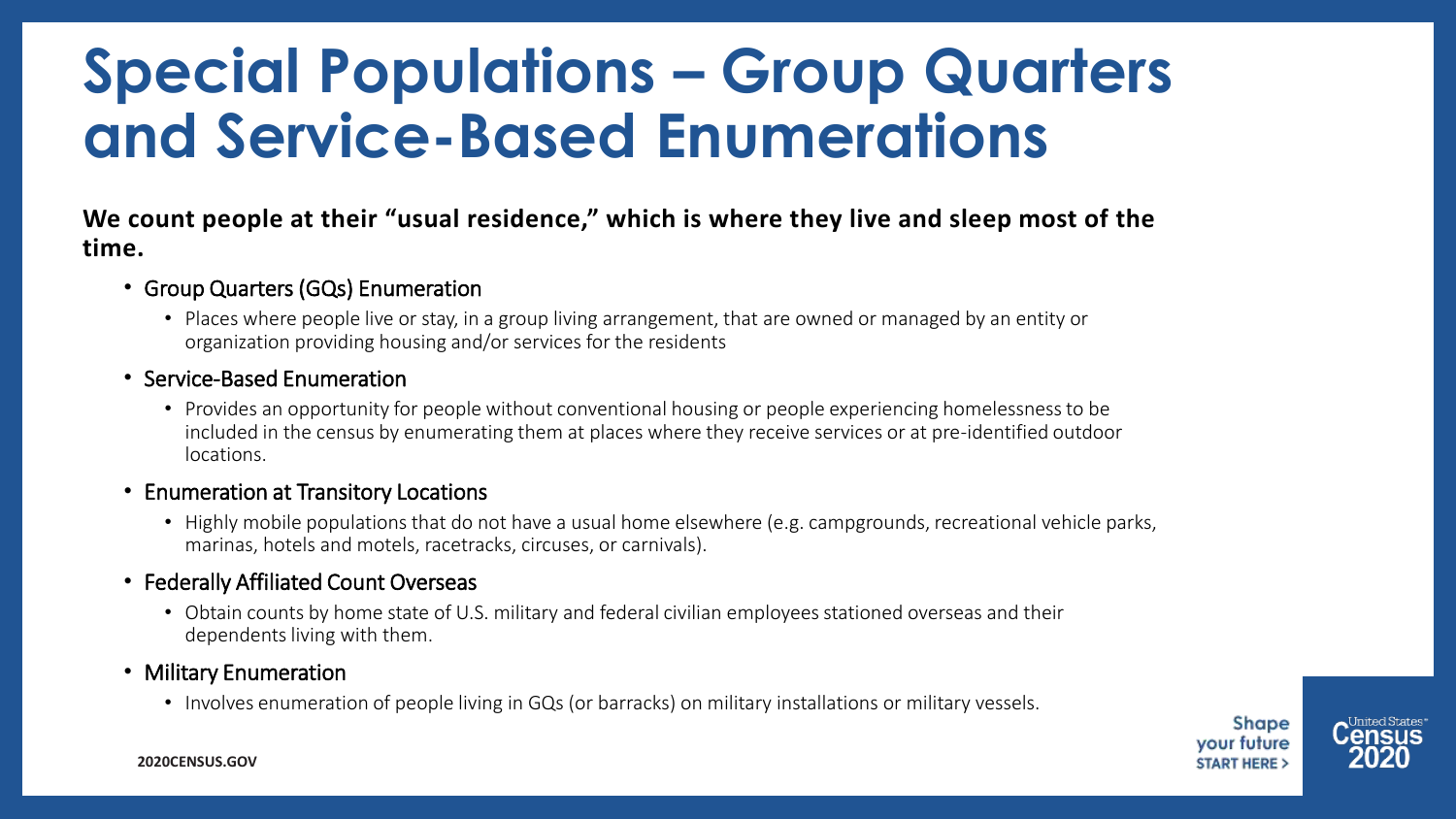# **Overview of Language Support**

| <b>Internet</b><br><b>Self-Response</b>                                                                                  | <b>Census Questionnaire</b><br><b>Assistance</b>                                                                                                                                                       | <b>Language Guides (Video and Print)</b><br><b>Language Glossaries</b><br><b>Language Identification Card</b>                                                                                                                                                                                     |                                                                                               |                                                                                                            |                                                                                                               | <b>Paper Questionnaire</b><br><b>&amp; Mailing Materials</b>                         |                                                                                                                                                                                                                                                                                                 |
|--------------------------------------------------------------------------------------------------------------------------|--------------------------------------------------------------------------------------------------------------------------------------------------------------------------------------------------------|---------------------------------------------------------------------------------------------------------------------------------------------------------------------------------------------------------------------------------------------------------------------------------------------------|-----------------------------------------------------------------------------------------------|------------------------------------------------------------------------------------------------------------|---------------------------------------------------------------------------------------------------------------|--------------------------------------------------------------------------------------|-------------------------------------------------------------------------------------------------------------------------------------------------------------------------------------------------------------------------------------------------------------------------------------------------|
| <b>12 Non-English Languages</b><br>Respondents will be able to<br>toggle between the languages<br>within the instrument. | <b>12 Non-English Languages</b><br>There is a separate phone number<br>for each language. This information<br>is included in the mailing materials.                                                    | 59 Non-English Languages<br>Video and print language guides will be available online. Glossaries provide key<br>terminology to bilingual staff. Language Identification Card expanded to 59 languages<br>(50 in 2010). Language listed below are in order of need (top to bottom, left to right). |                                                                                               |                                                                                                            |                                                                                                               |                                                                                      | <b>Spanish</b><br>Bilingual mailing materials and<br>questionnaires will be sent to<br>addresses in bilingual tracts.                                                                                                                                                                           |
| Spanish<br>Chinese<br>Vietnamese<br>Korean                                                                               | <b>Spanish</b><br>Chinese (Mandarin and Cantonese)<br>Vietnamese<br><b>Korean</b><br><b>Russian</b><br>Arabic<br><b>Tagalog</b><br>Polish<br>French<br><b>Haitian Creole</b><br>Portuguese<br>Japanese | Spanish<br>Chinese<br>Vietnamese<br>Korean                                                                                                                                                                                                                                                        | <b>Italian</b><br>Farsi<br>German<br>Armenian                                                 | Khmer<br><b>Nepali</b><br>Urdu<br>Romanian                                                                 | Tamil<br>Navajo<br>Hungarian<br><b>Hebrew</b>                                                                 | Croatian<br><b>Bulgarian</b><br>Twi<br>Lithuanian                                    | Mailings will include<br>instructions on responding via<br>Internet or phone in 12 non-<br>English languages.                                                                                                                                                                                   |
| <b>Russian</b><br>Arabic<br><b>Tagalog</b><br>Polish<br>French<br><b>Haitian Creole</b><br>Portuguese<br>Japanese        |                                                                                                                                                                                                        | Russian<br>Arabic<br><b>Tagalog</b><br>Polish<br>French<br><b>Haitian Creole</b><br>Portuguese<br>Japanese                                                                                                                                                                                        | Hindi<br>Ukrainian<br><b>Bengali</b><br>Greek<br>Amharic<br>Somali<br><b>Thai</b><br>Gujarati | <b>Telugu</b><br><b>Burmese</b><br>Punjabi<br>Lao<br><b>Hmong</b><br>Albanian<br>Turkish<br><b>Bosnian</b> | Malayalam<br>Swahili<br>Yiddish<br>Indonesian<br>Serbian<br><b>Tigrinya</b><br><b>Ilocano</b><br><b>Dutch</b> | Yoruba<br>Czech<br>Igbo<br>Marathi<br>Sinhala<br>Slovak<br>American<br>Sign Language | <b>During Nonresponse</b><br><b>Followup enumerators use:</b><br>• A bilingual handheld<br>instrument (English/Spanish)<br><b>•Bilingual materials</b><br>(English/Spanish)<br>· Instructions to respond online<br>or by phone in 12 non-English<br>languages<br>• Language Identification Card |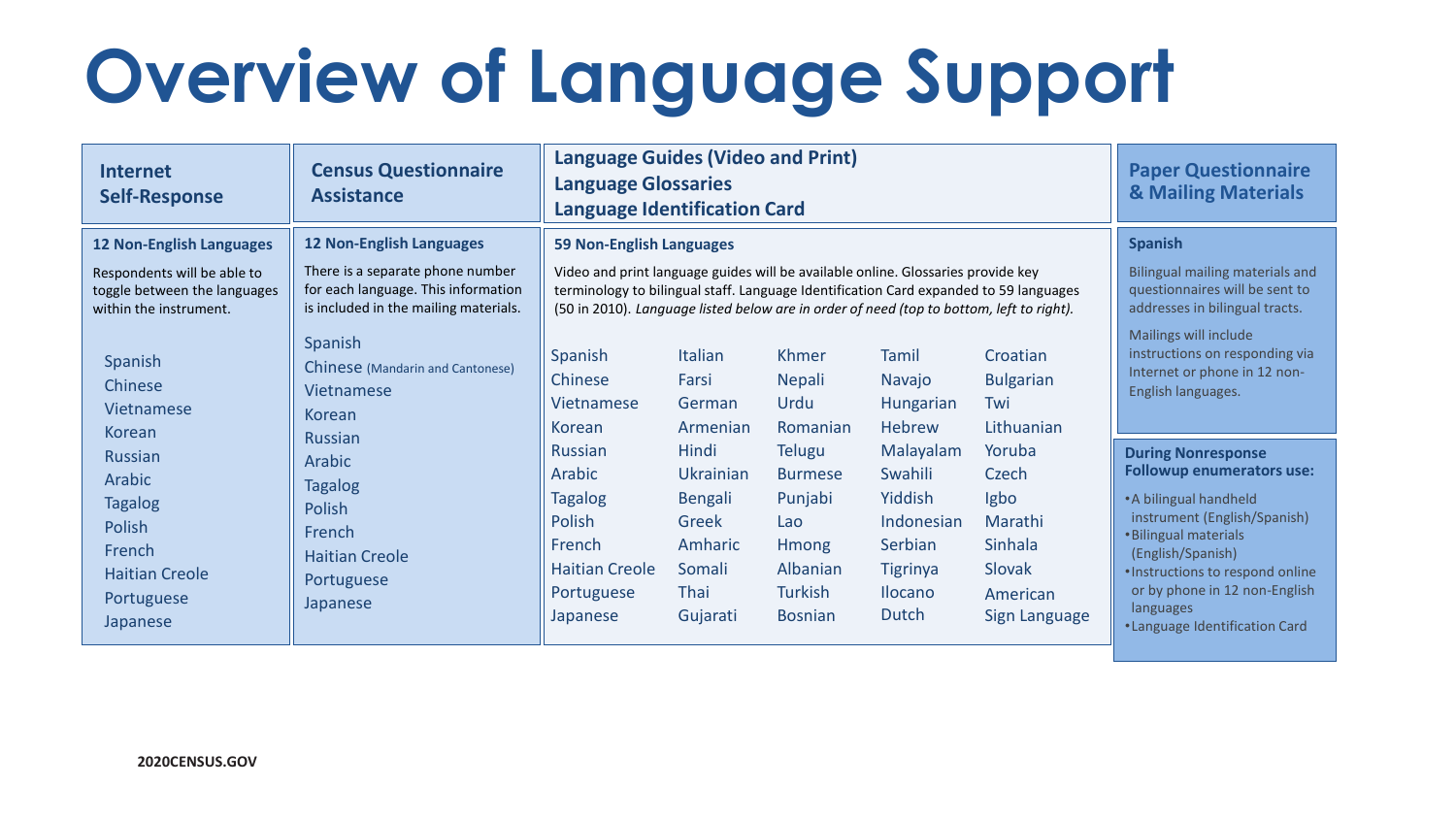# **Monitoring Self Response**

Yes, of course the Census Bureau will post daily self response rates!

- Check 2020census.gov beginning March 20, 2020
- Displayed on a map, down to the tract level
- Updated daily, 7 days/week until May 31
- June 1 July 31, updated on business days only



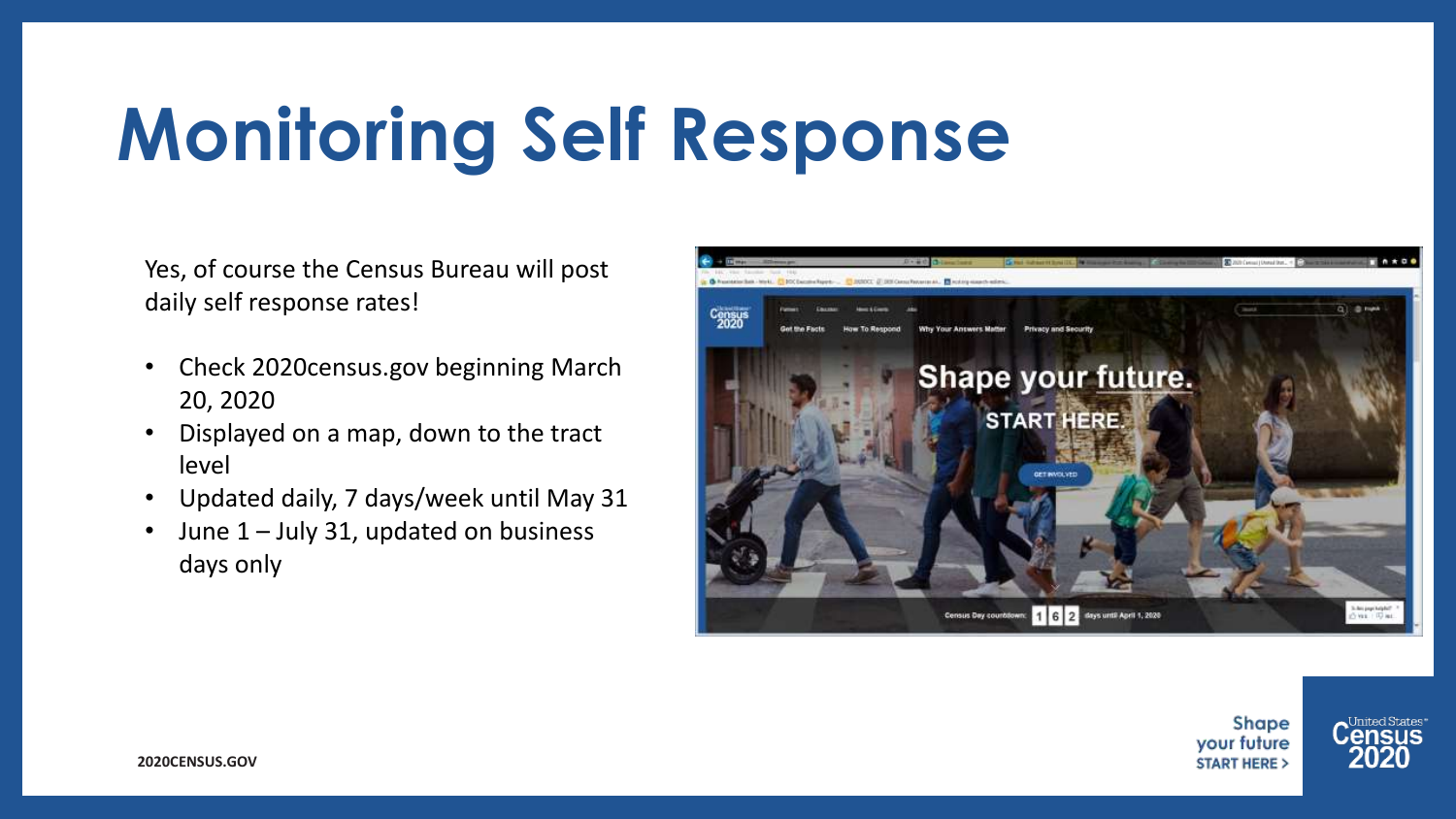# **Field Employment and Hiring**



- We hope to recruit over 2.7 million individuals for peak operations
- Recruiting Kickoff was October 22
- Sending 5 million postcards/month
- Applicants stay in the pool for the entire 2020 Census

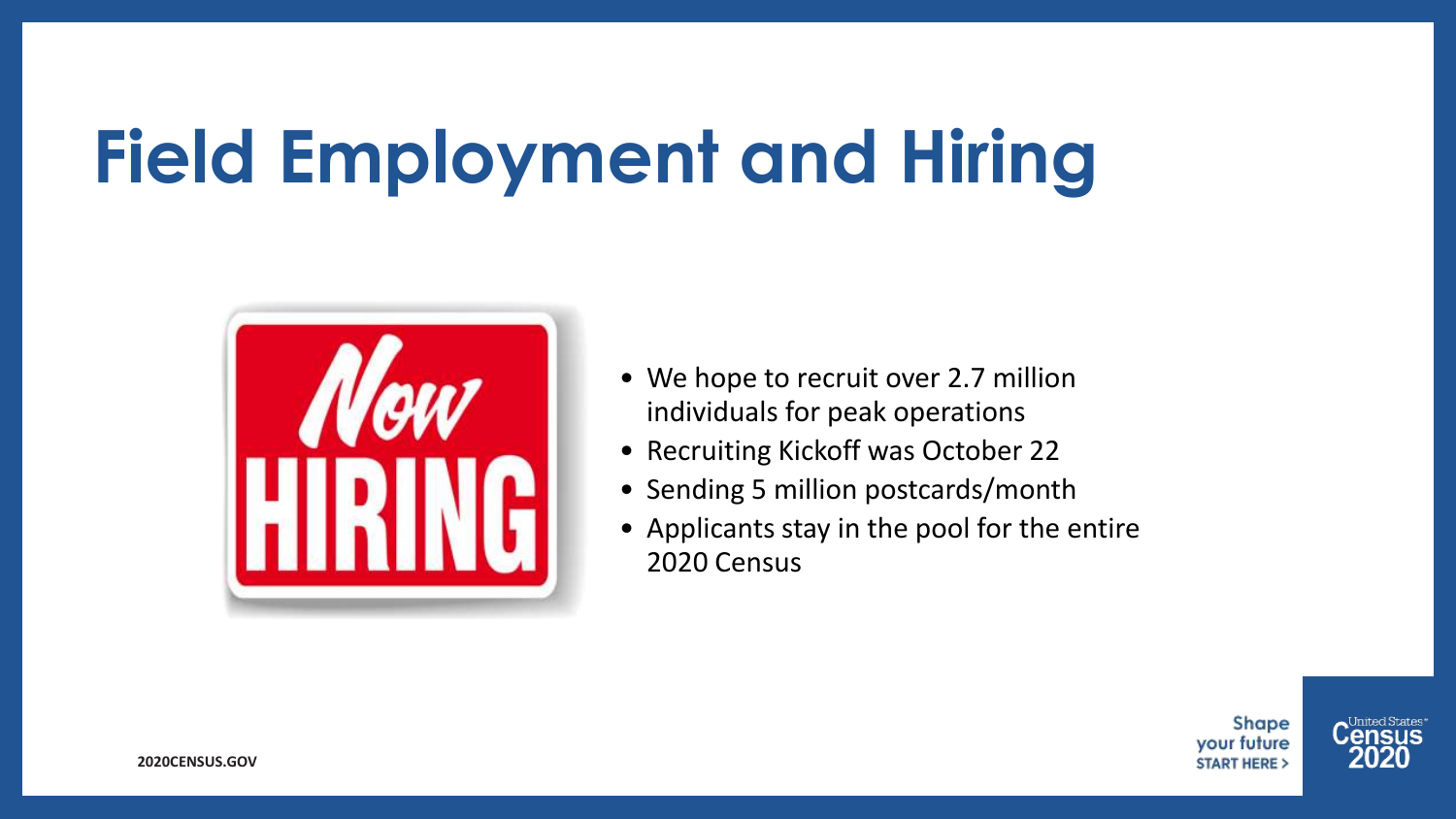### **Local Waivers**

The Census Bureau works with state and tribal governments to get census income excluded so that individuals who received these benefits can work as census takers without losing their benefits or eligibility status:

- Supplemental Nutrition Assistance Program (SNAP),
- Temporary Assistance for Needy Families (TANF),
- Medicaid or Children's Health Insurance Program (CHIP).

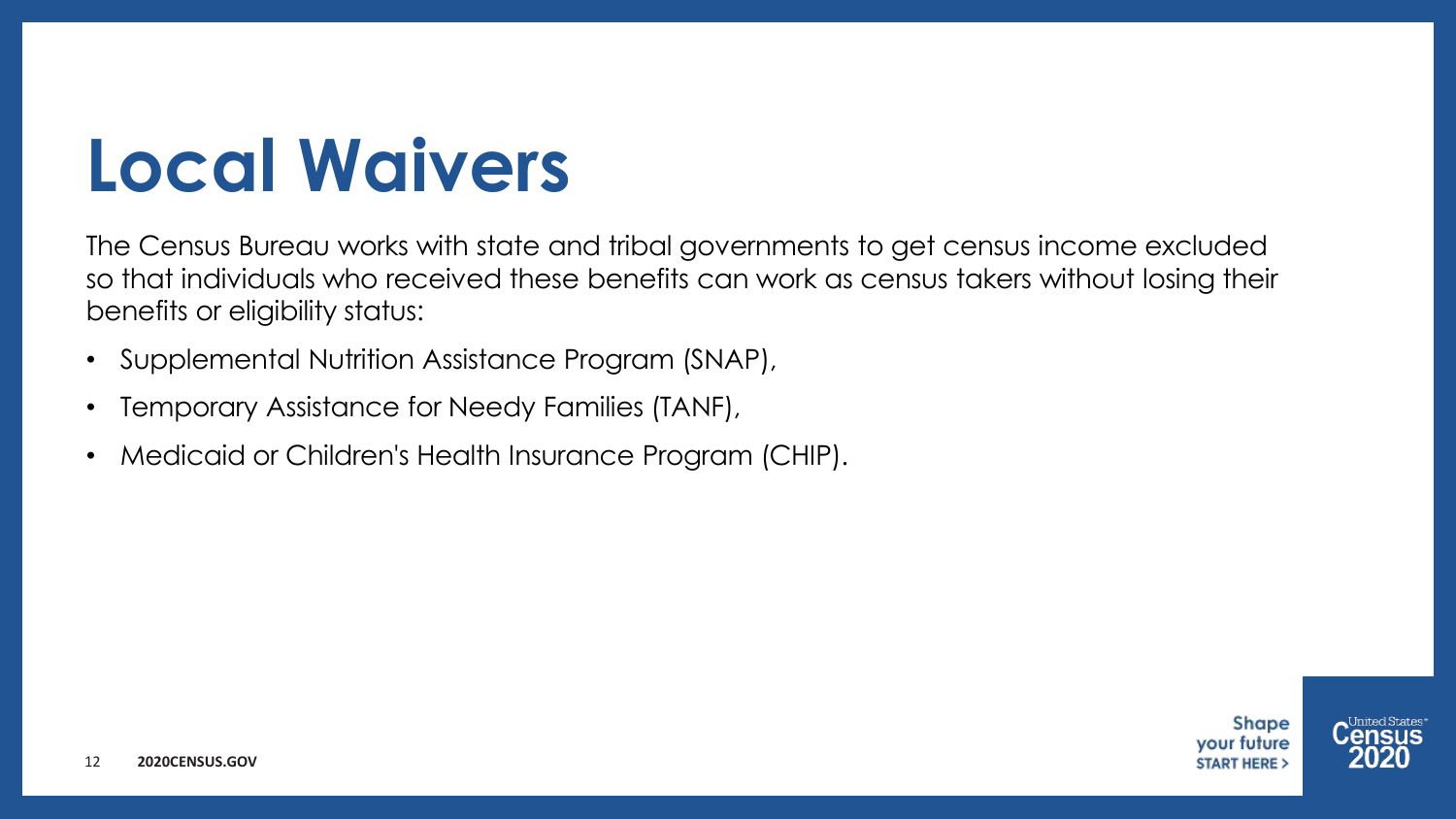### **You Can Help!**



2020 Census **Recruitment Toolkit** 

> **Shape** your future **APPLY NOW**

Use our recruitment toolkit at [2020census/jobs](https://2020census.gov/content/dam/2020census/materials/partners/2019-10/2020-recruitment-toolkit-101519.pdf)

We increased pay rates at 73% of counties

Requirements *include*:

- Be a U.S. citizen (with one caveat)
- Have an email address and access to a computer
- Be at least 18
- Pass a background check
- Most jobs require a drivers license and access to a vehicle





2020CENSUS.GOV/JOBS

#2020CENSUSIOR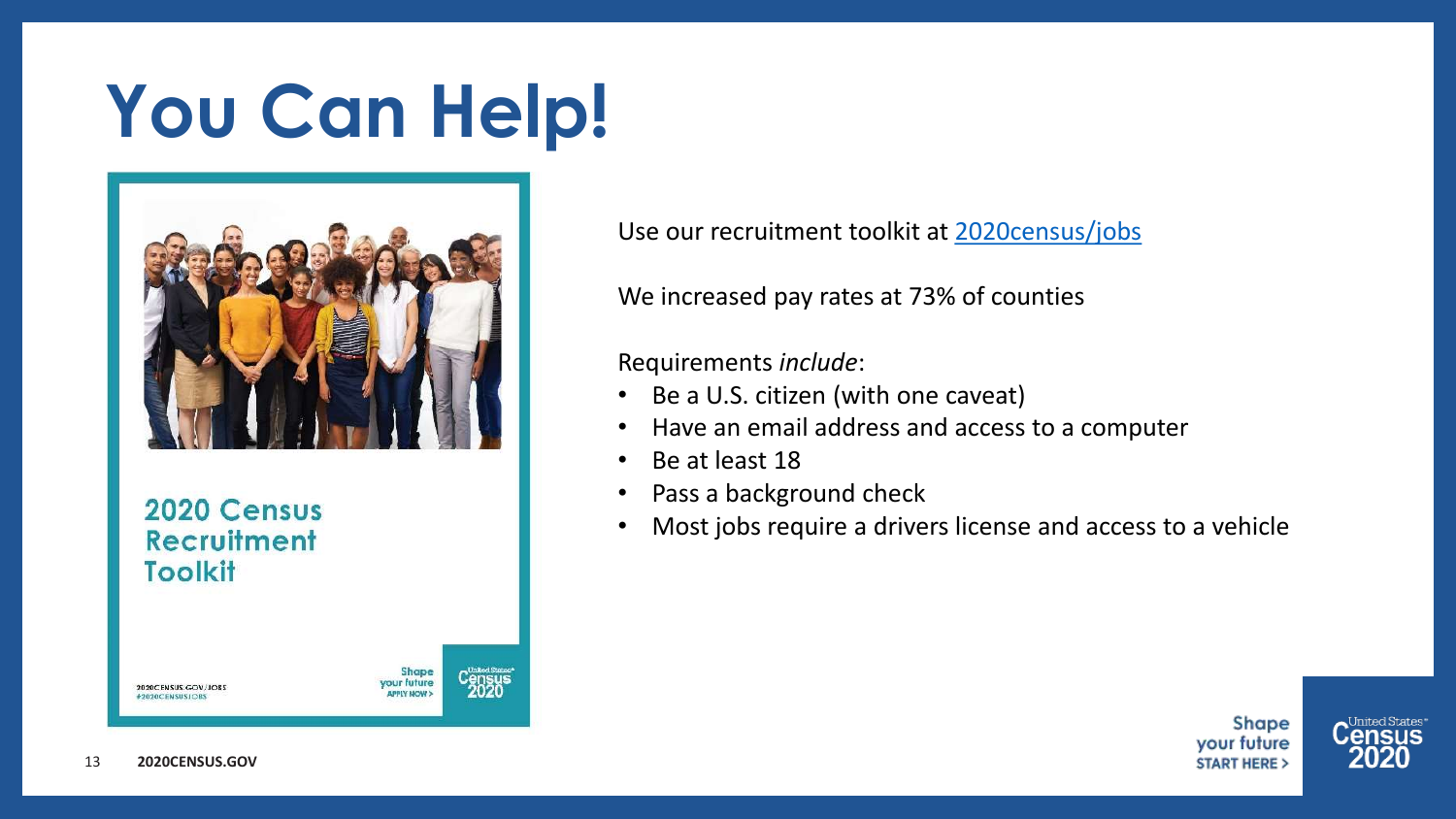### **Nonresponse Followup**

#### **Collect data from all households, including group and unique living arrangements**

- Leverage automation to efficiently manage and route on-the-ground field staff, as well as manage case assignment and the number of contact attempts
- Field workers will use handheld devices for collecting the data
- Operations such as recruiting, training, and payroll will be automated reducing the time and staff required for these activities
- Phased approach will ensure accurate and complete count



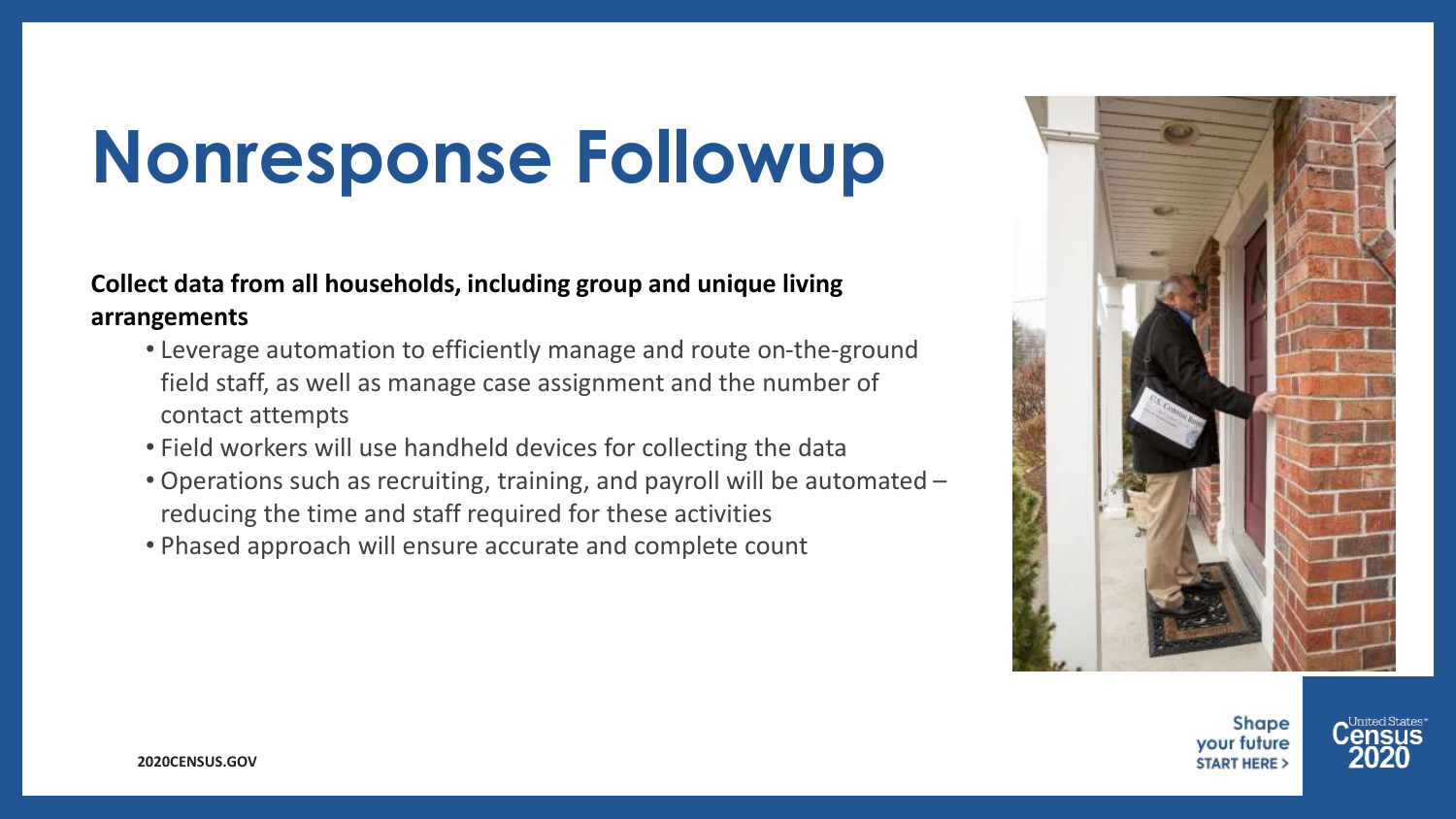# **Statutory Confidentiality**

- Title 13, Section 9 of the United State Code prohibits the Census Bureau from releasing identifiable data "furnished by any particular establishment or individual."
- Census Bureau employees are sworn for life to safeguard respondents' information.
- Penalties for violating these protections can include fines of up to \$250,000, and/or imprisonment for up to five years.



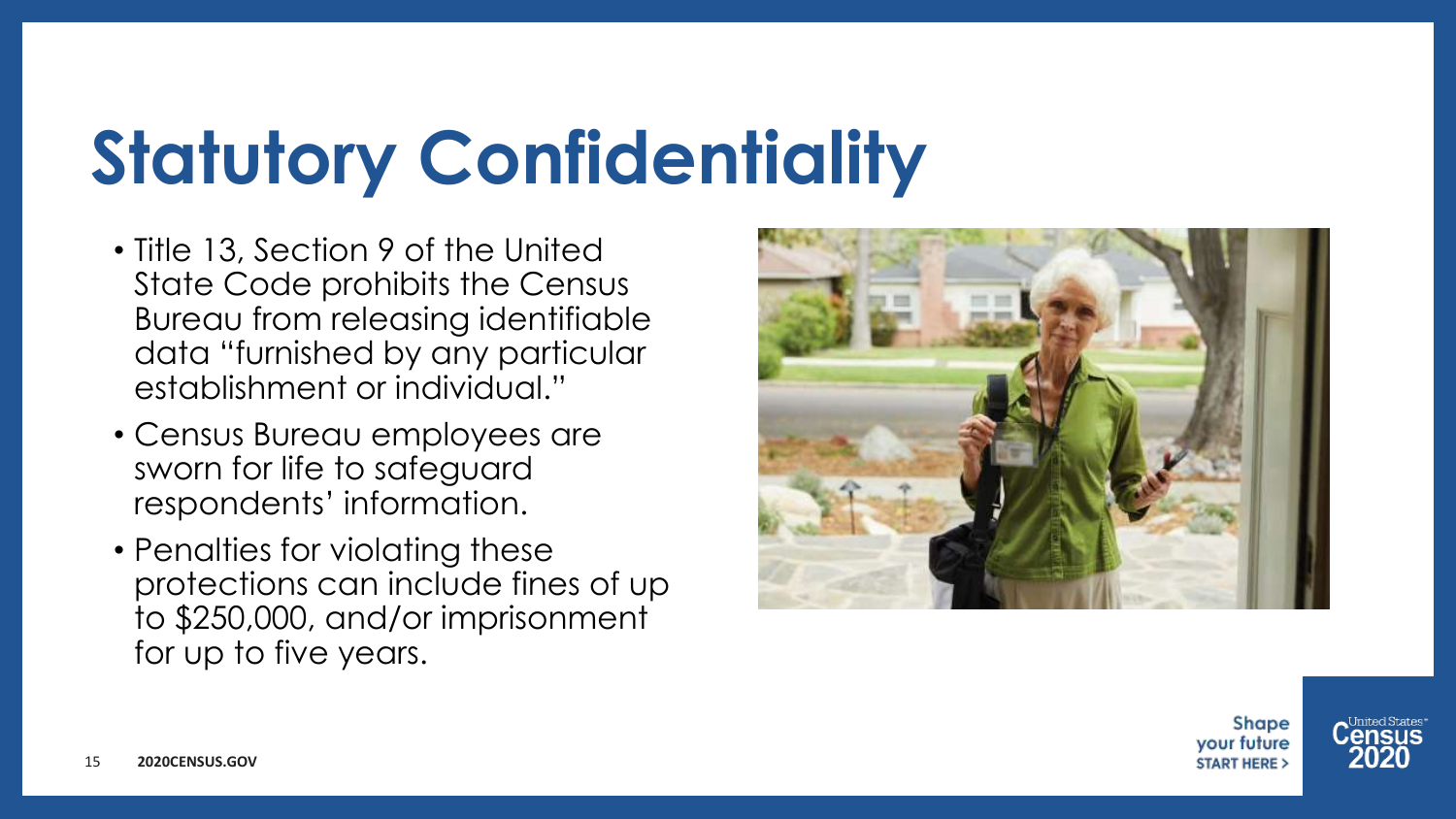### **The Census Bureau's Privacy Protections Over Time**

**Throughout its history, the Census Bureau has been at the forefront of the design and implementation of statistical methods to safeguard respondent data.**

**Over the decades, as we have increased the number and detail of the data products we release, so too have we improved the statistical techniques we use to protect those data.**

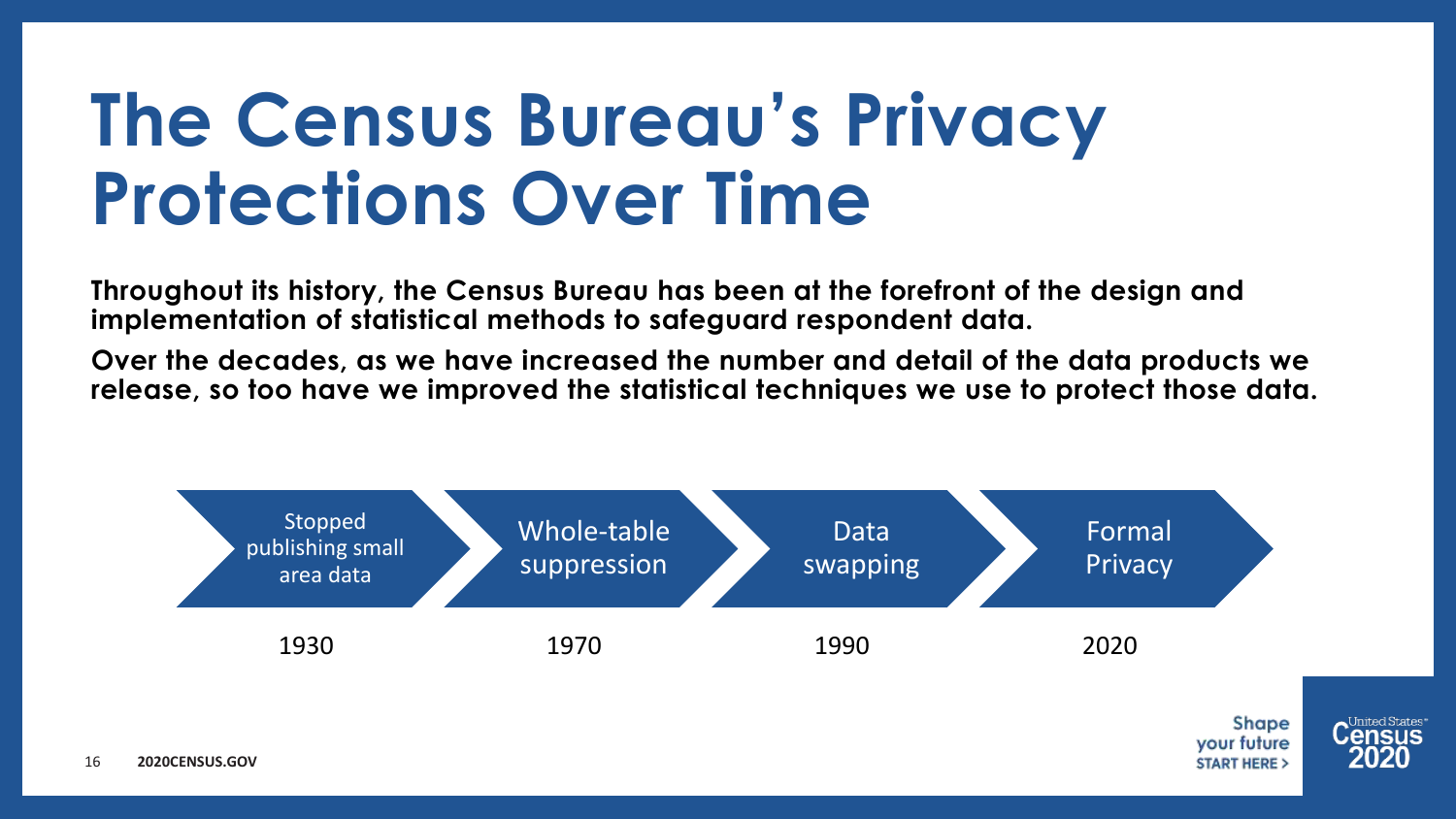# **The Growing Privacy Threat**

**More Data and Faster Computers!**

**In today's digital age, there has been a proliferation of databases that could potentially be used to attempt to undermine the privacy protections of our statistical data products.**

**Similarly, today's computers are able to perform complex, large-scale calculations with increasing ease.**

**These parallel trends represent new threats to our ability to safeguard respondents' data.**

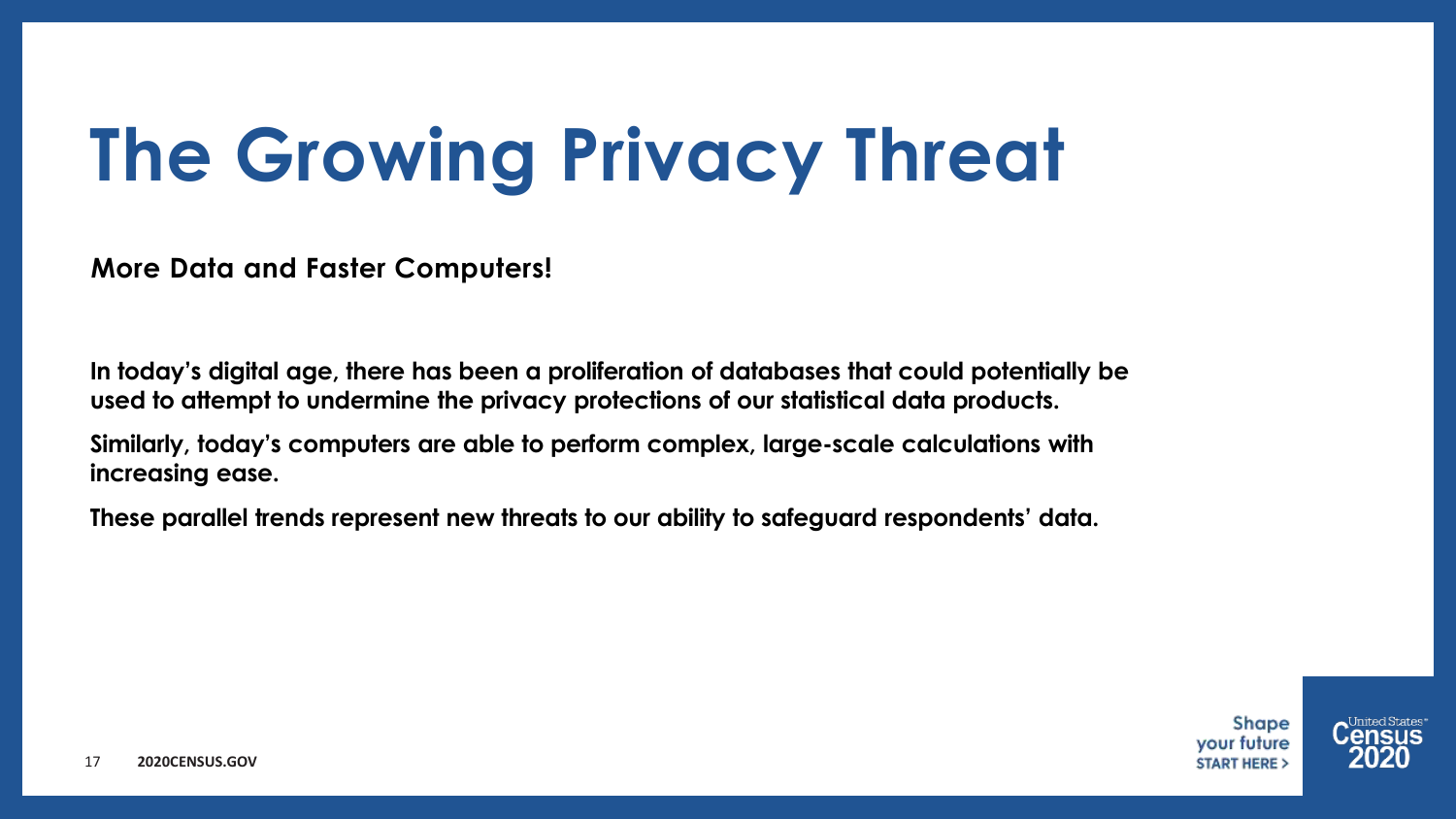### **Reconstructing the 2010 Census**

**The 2010 Census collected information on the age, sex, race, ethnicity, and relationship (to householder) status for ~309 Million individuals. (1.9 Billion confidential data points)**

**The 2010 Census data products released over 150 Billion statistics.**

**Internal Census Bureau research confirms that the confidential 2010 Census microdata can be accurately reconstructed from the publicly released tabulations.**

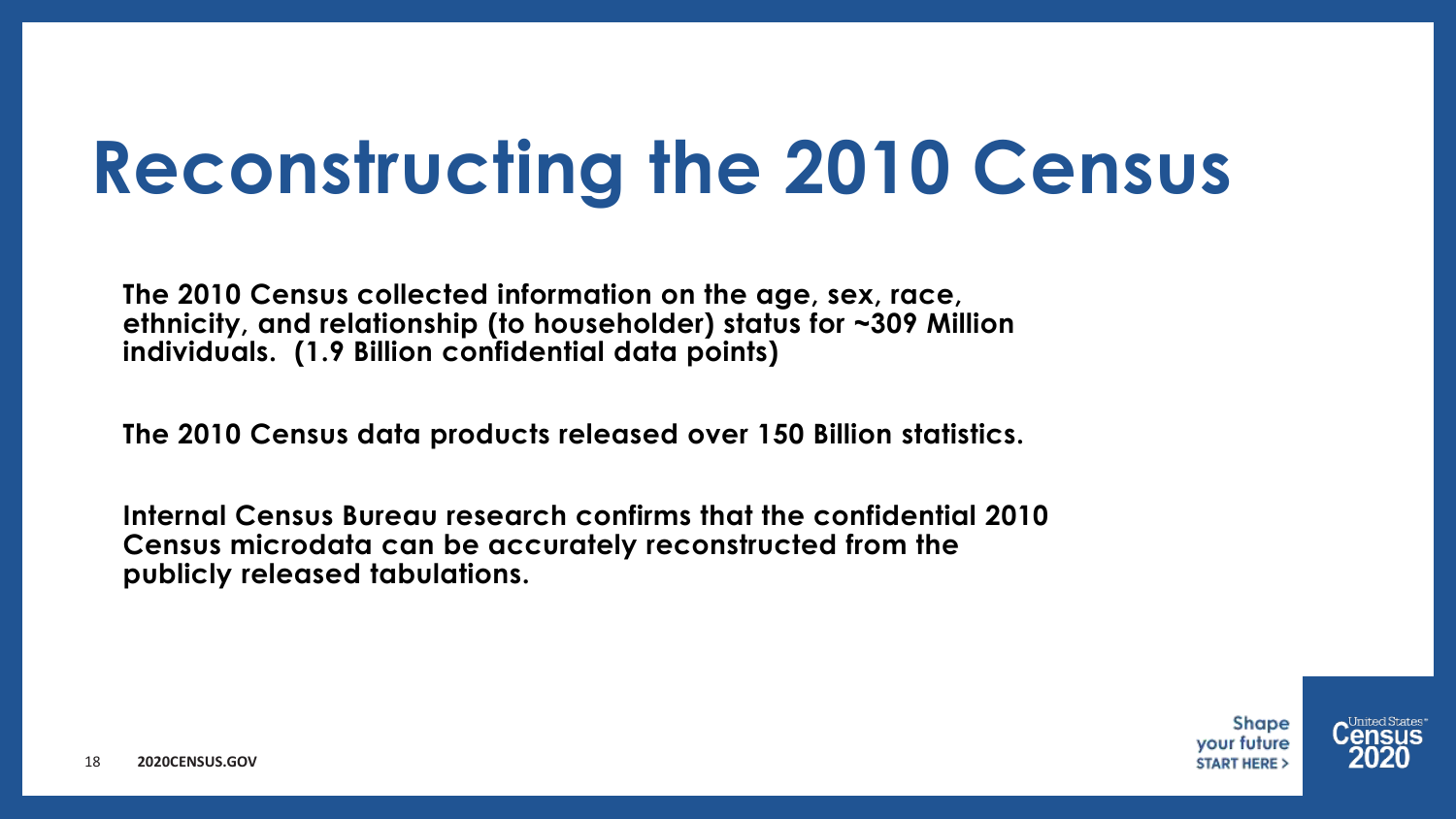### **The Census Bureau's Decision – Differential Privacy**

**Advances in computing power and the availability of external data sources make database reconstruction and re-identification increasingly likely.**

**The Census Bureau recognized that its traditional disclosure avoidance methods are increasingly insufficient to counter these risks.**

**To meet its continuing obligations to safeguard respondent information, the Census Bureau has committed to modernizing its approach to privacy protections.**

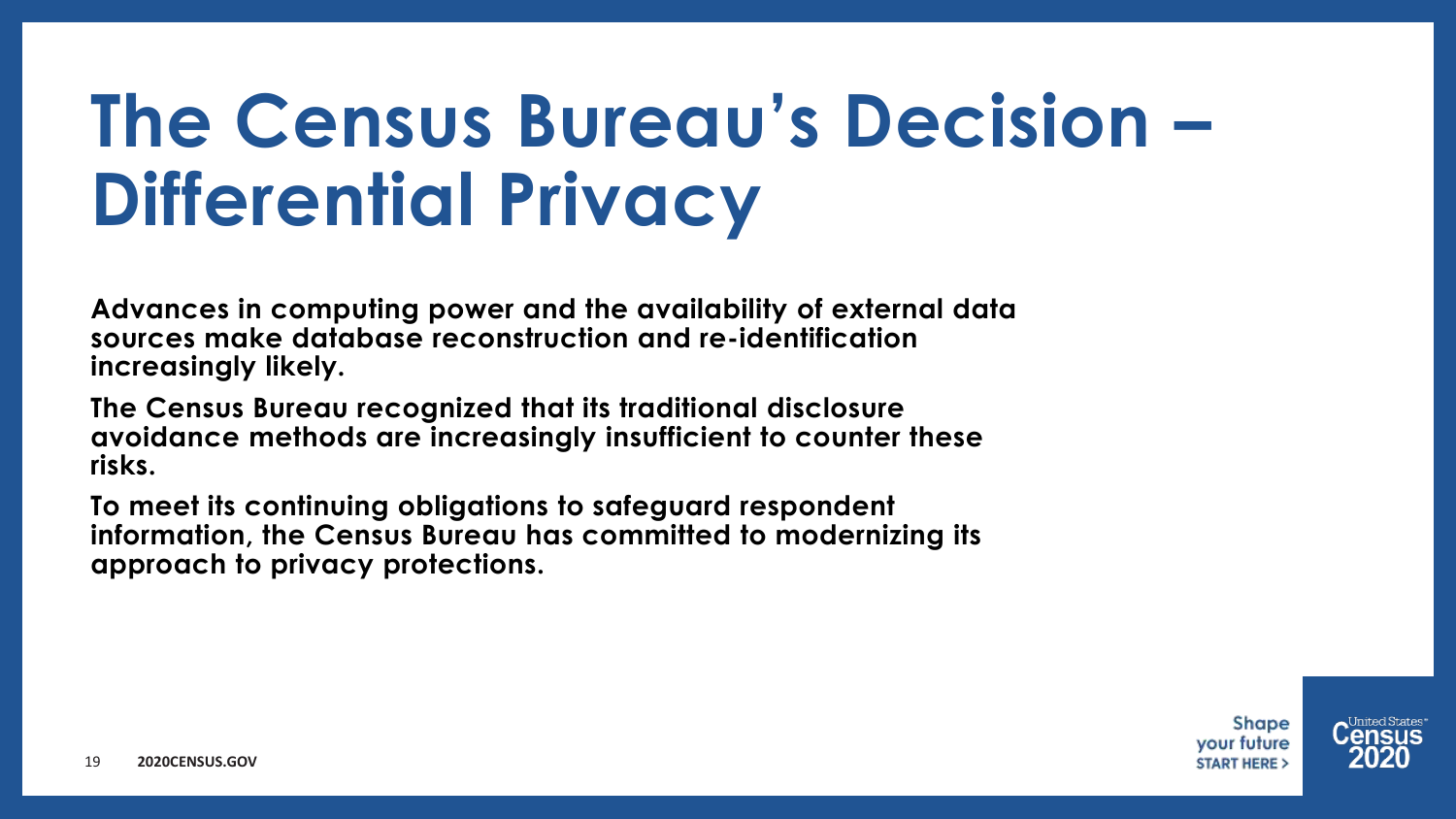### **Privacy vs. Accuracy**

**Differential Privacy allows policymakers to precisely calibrate where on the privacy/accuracy spectrum the resulting data will be.**



| Data Quality Bnae Kegouqe   |  |
|-----------------------------|--|
| Dada Qualitg   Vrkk Jzcfkdy |  |
| Data Qaality Dncb PrhvBln   |  |
| Dzte Qvality   Dncb Prtnavy |  |
| Dfha Quapyti Tgta Ppijacy   |  |
| Tgta Qucjity   Dfha Pnjvico |  |
| Dncb Qhulitn Dzhe Njivaci   |  |
| Ntue Quevdto Dzte Privecy   |  |
| Vrkk Zuhnvry   Dada Privacg |  |
| Bnag Denorbe   Data Privacy |  |
|                             |  |



United States<sup>.</sup>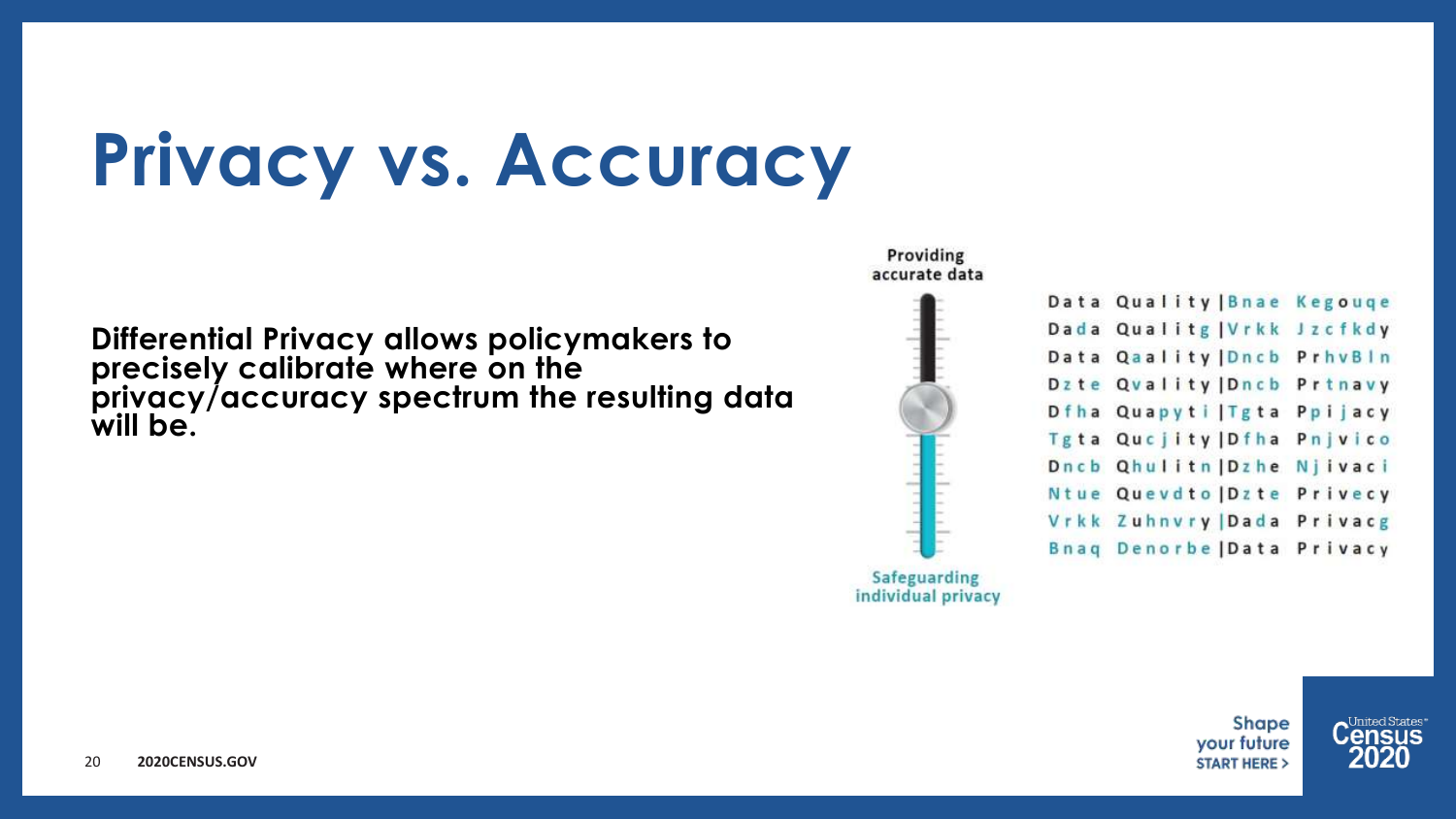### **Establishing a Privacy-loss Budget**

**The only way to absolutely eliminate all risk of re-identification would be to never release any usable data.**

**Differential privacy allows you to quantify a precise level of "acceptable risk."**

**This measure is called the "Privacy Budget" or "Epsilon."**

**ε=0 (perfect privacy) would result in completely useless data**

**ε=∞ (perfect accuracy) would result in releasing the data in fully identifiable form**



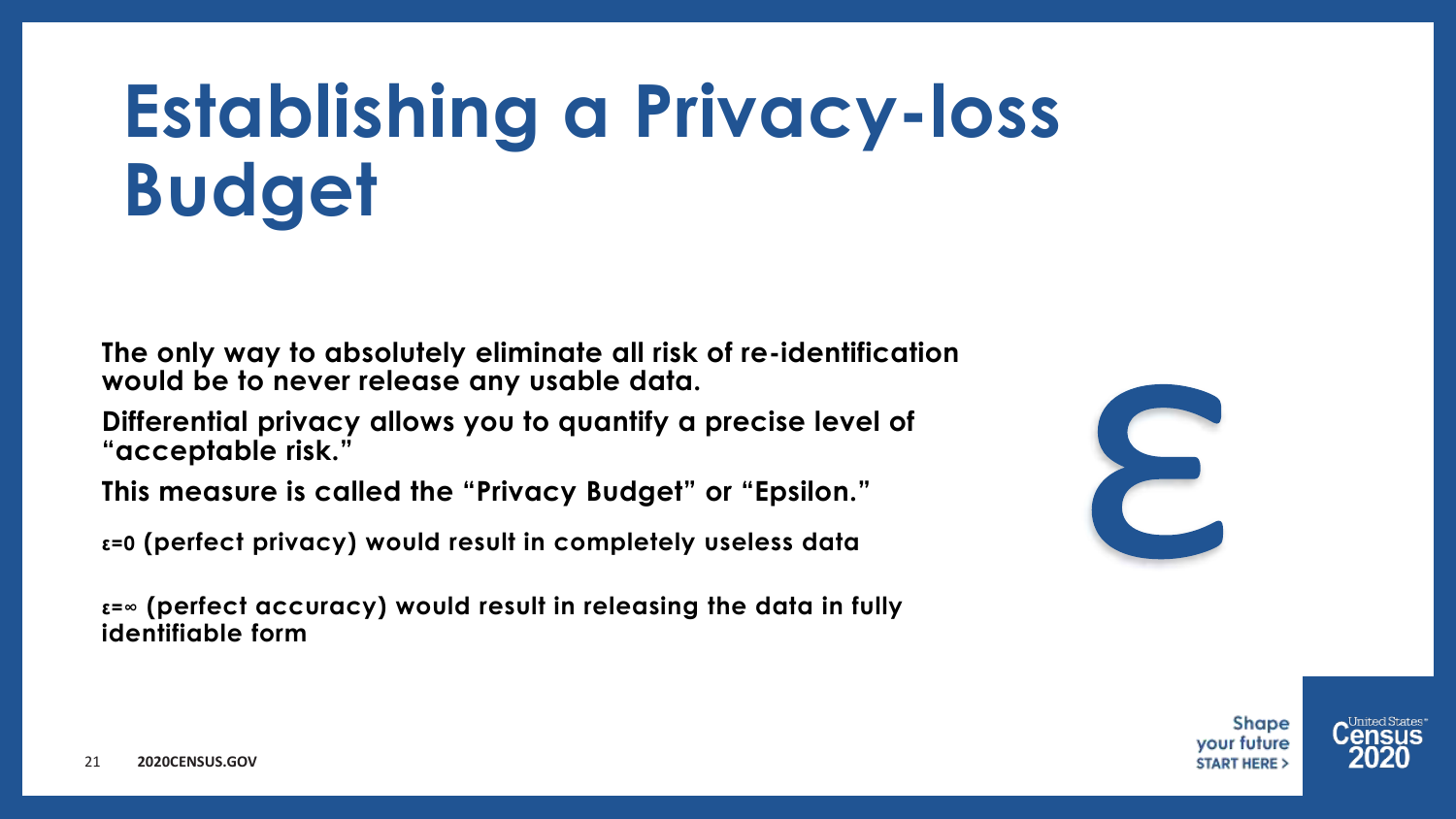# **Differential Privacy and the PL Data**

- We released a prototype PL file in 2018 that you can find on our website, **[www.census.gov/rdo](http://www.census.gov/rdo)**
- TODAY\*\*\*\*\* National Academy of Sciences, "Workshop on 2020 Census Data Products: Data Needs and Privacy Considerations"
- Accuracy will be additive from the block level
- We have not yet established the Epsilon for the 2020 Census:
	- $\triangleright$  Epsilon for 2018 PL Demonstration Product was 0.25
	- $\triangleright$  Epsilon for the 2010 Demonstration Product was 6 (4 for person tables, 2 for housing unit tables)



**Shape** vour future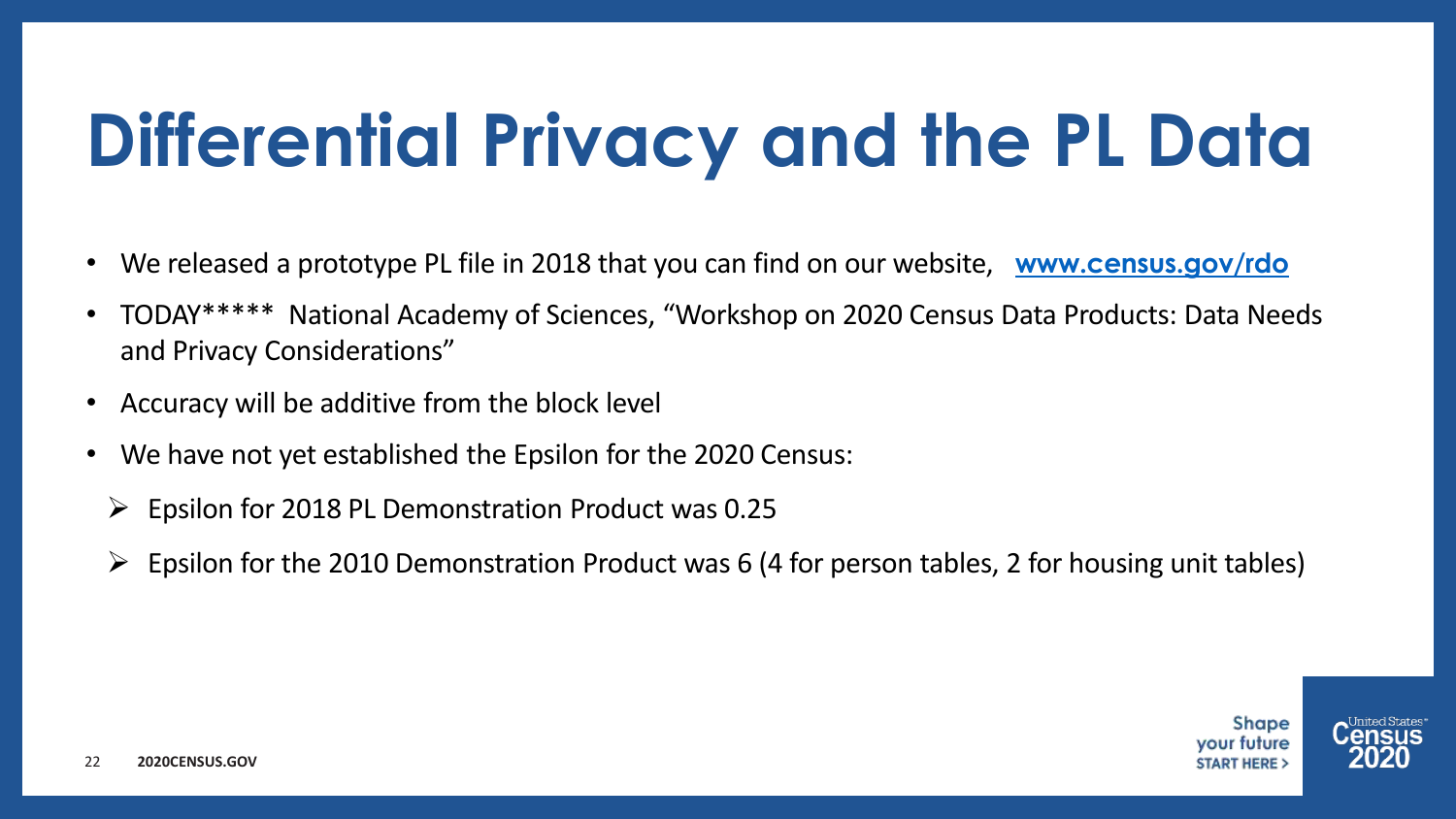### **2020 Redistricting Data Program**

- **Phase 1 – The Block Boundary Suggestion Project (BBSP)**
- **Phase 2 – The Voting District Project (VTDP)**
- **Phase 3 – Data Delivery**

**23**

- **Phase 4 – Collection of the new plans**
- 118<sup>th</sup> Congressional Plans
- New State Legislative District Plans

#### **Phase 5 – The View From the States**

• The evaluation of the 2020 Redistricting Data Program (RDP), the recommendations from the states, and the plan for the 2030 RDP



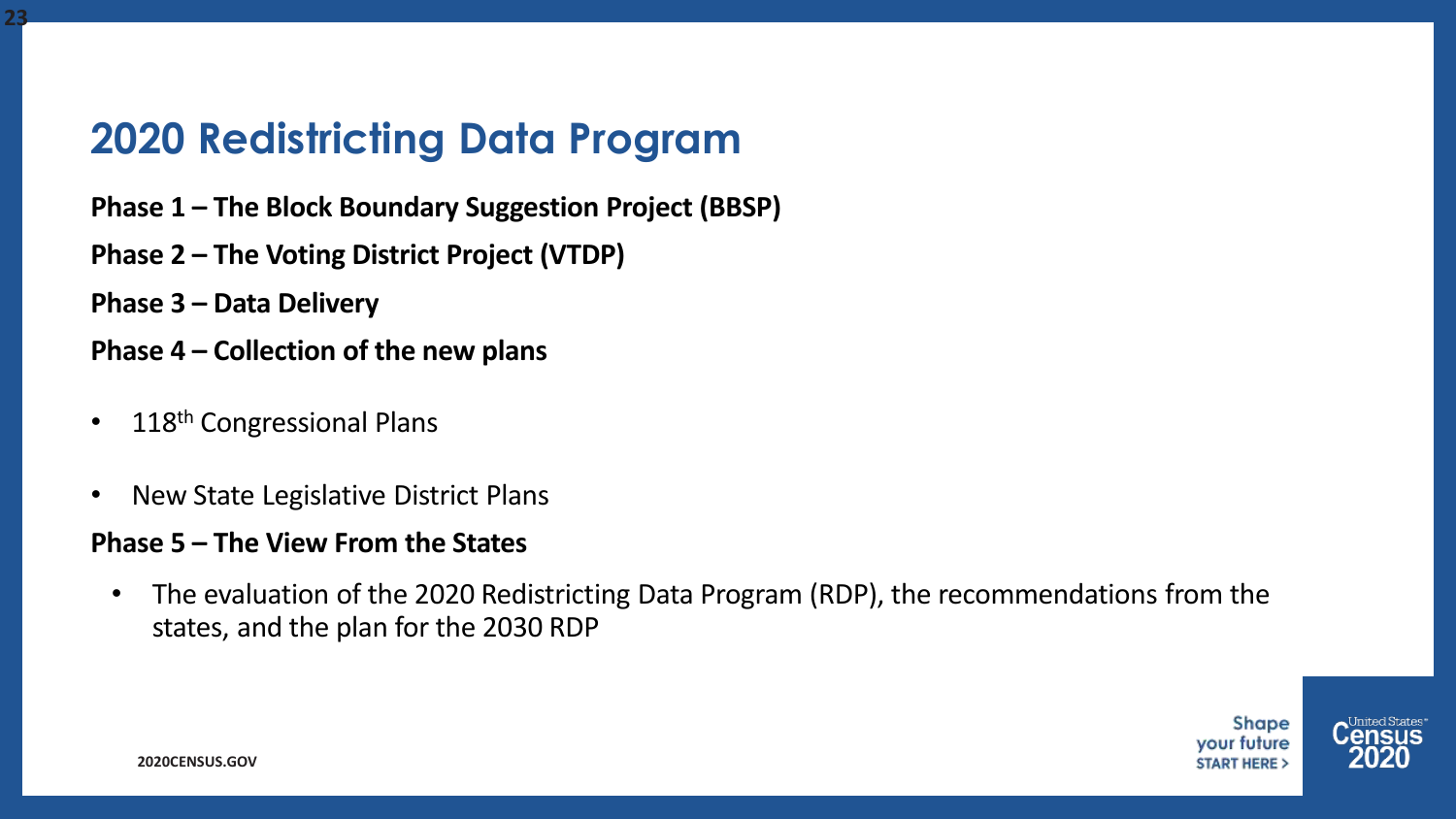### **Products**

Phase 3 – Tabulations Prototype P.L. 94-171 Redistricting Data File

Final 2018 Prototype P.L. 94-171 Redistricting Data File Design

Table P1 – Race

- Table P2 Race for the Population 18 Years and Over
- Table P3 Hispanic or Latino, and not Hispanic or Latino by Race
- Table P4 Hispanic or Latino, and not Hispanic or Latino by Race for the Population 18 and Over

Table H1 – Occupancy Status (Housing)

#### New Table

Table P5 – Group Quarters Population by Group Quarters Type

- Multiple geographies including census block
- Group quarters is total population only, no demographic breakdown



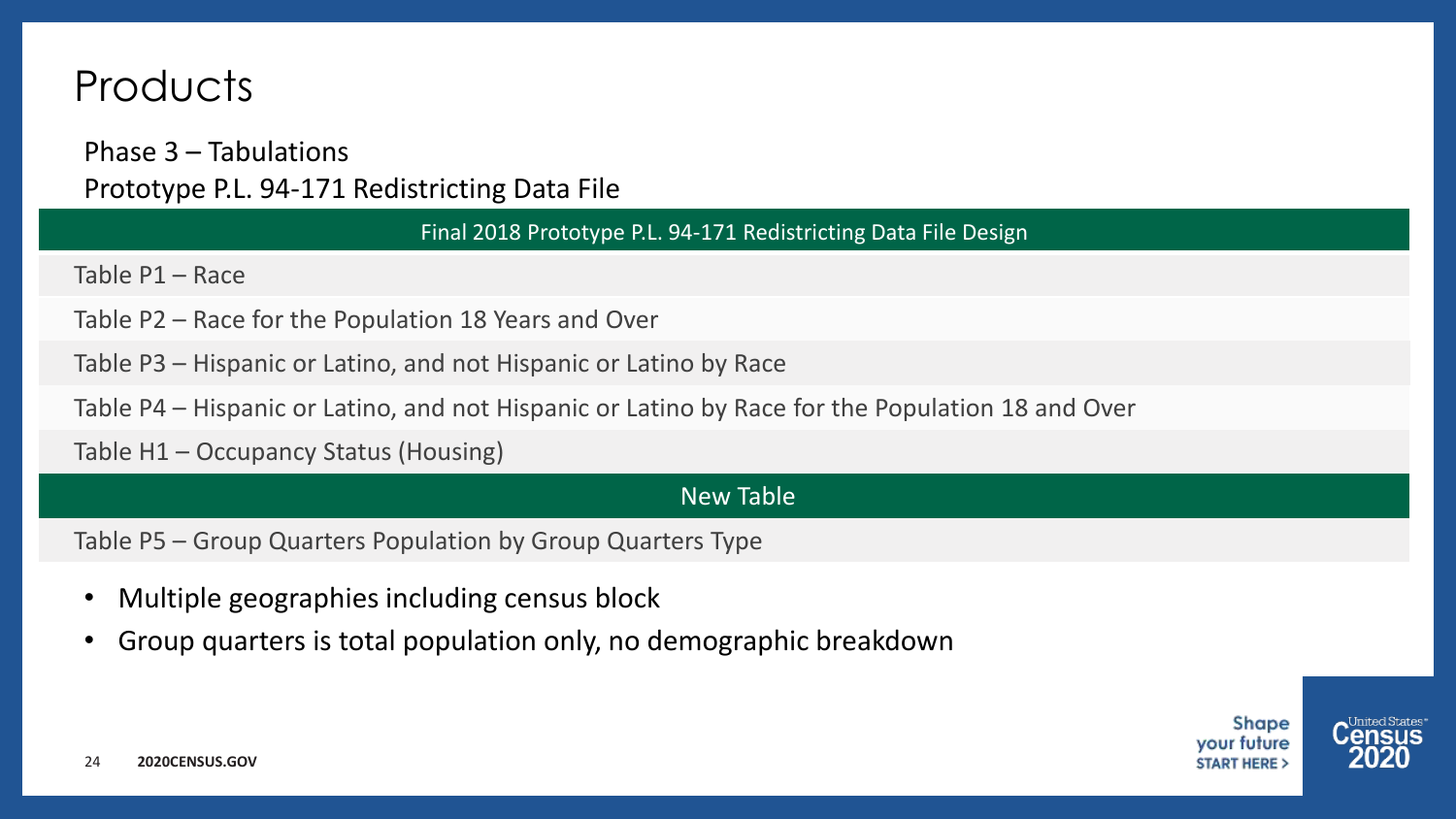## **Group Quarters Assistance**

On February 8, 2018, the Census Bureau published a Federal Register Notice on the Final 2020 Census Residence Criteria and Residence Situations. In that Notice, the Census Bureau stated our intention to continue counting prisoners at the correctional facility as we determined that is most consistent with the concept of usual residence, as established by the Census Act of 1790. However, the notice also stated:

The Census Bureau will offer a product to assist states that wish to reallocate their own prisoner population counts.

The Census Geocoding Tool:

[https://www.census.gov/programs-surveys/decennial-census/about/rdo/summary](https://www.census.gov/programs-surveys/decennial-census/about/rdo/summary-files/2020/GQAssistance_CensusGeocoder.html)files/2020/GQAssistance\_CensusGeocoder.html

> **Shape** vour future

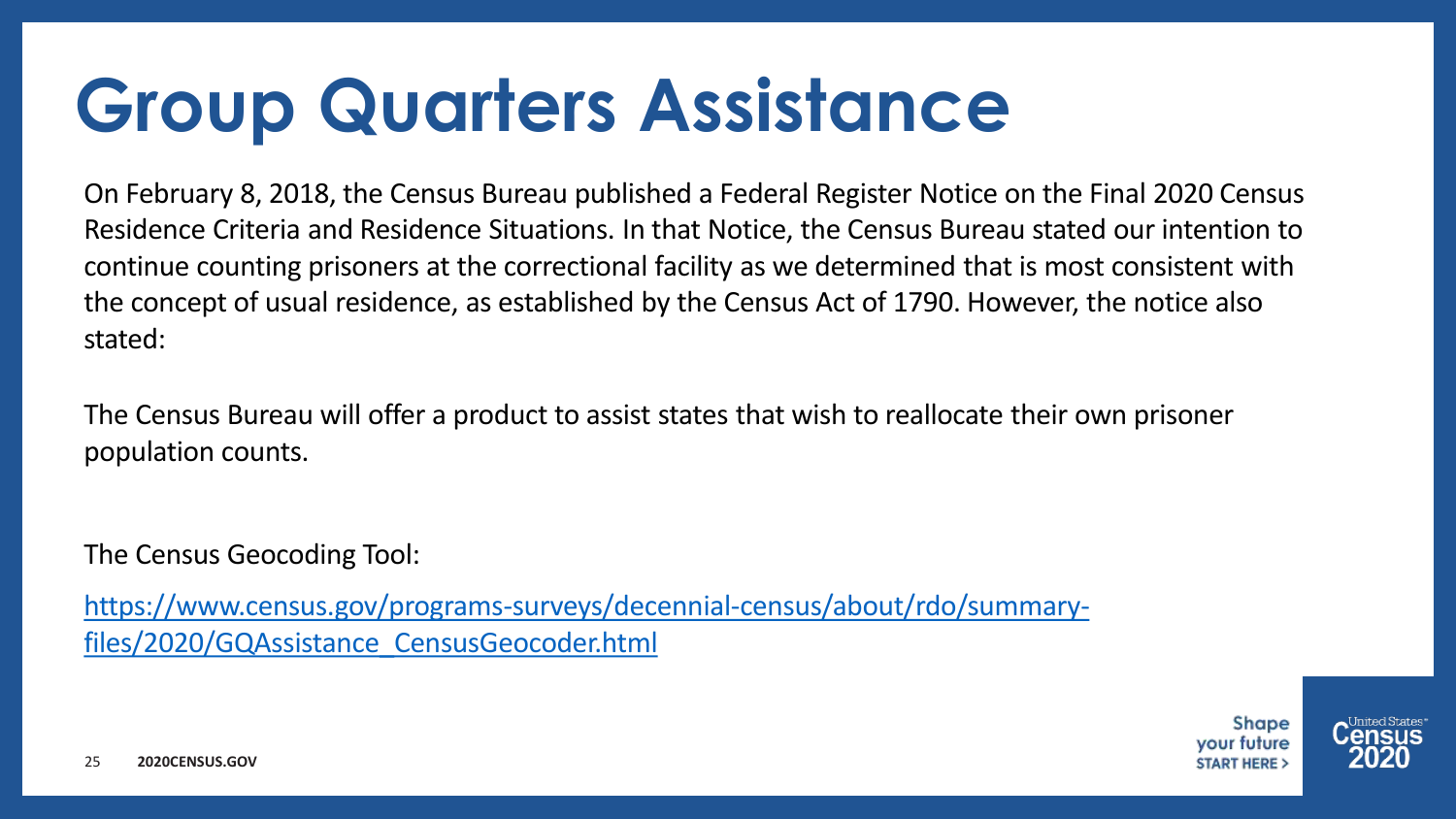# **Voting Rights Tabulations**

- Citizen Voting Age Population by Race and Ethnicity
	- Annual Tabulation
	- Calculated using the American Community Survey 5-year estimates
	- Added Congressional and State Legislative Districts for 2018 and future releases
	- Typically released in the 1<sup>st</sup> week of February each year
- Section 203 Language Determinations
	- New determinations conducted every 5 years
	- Identifies counties or townships where language assistance is needed for voting
	- Calculated using the American Community Survey 5-year estimates
	- Last published in the Federal Register –12/5/2016, next publication estimated 12/2021



**2020CENSUS.GOV** 26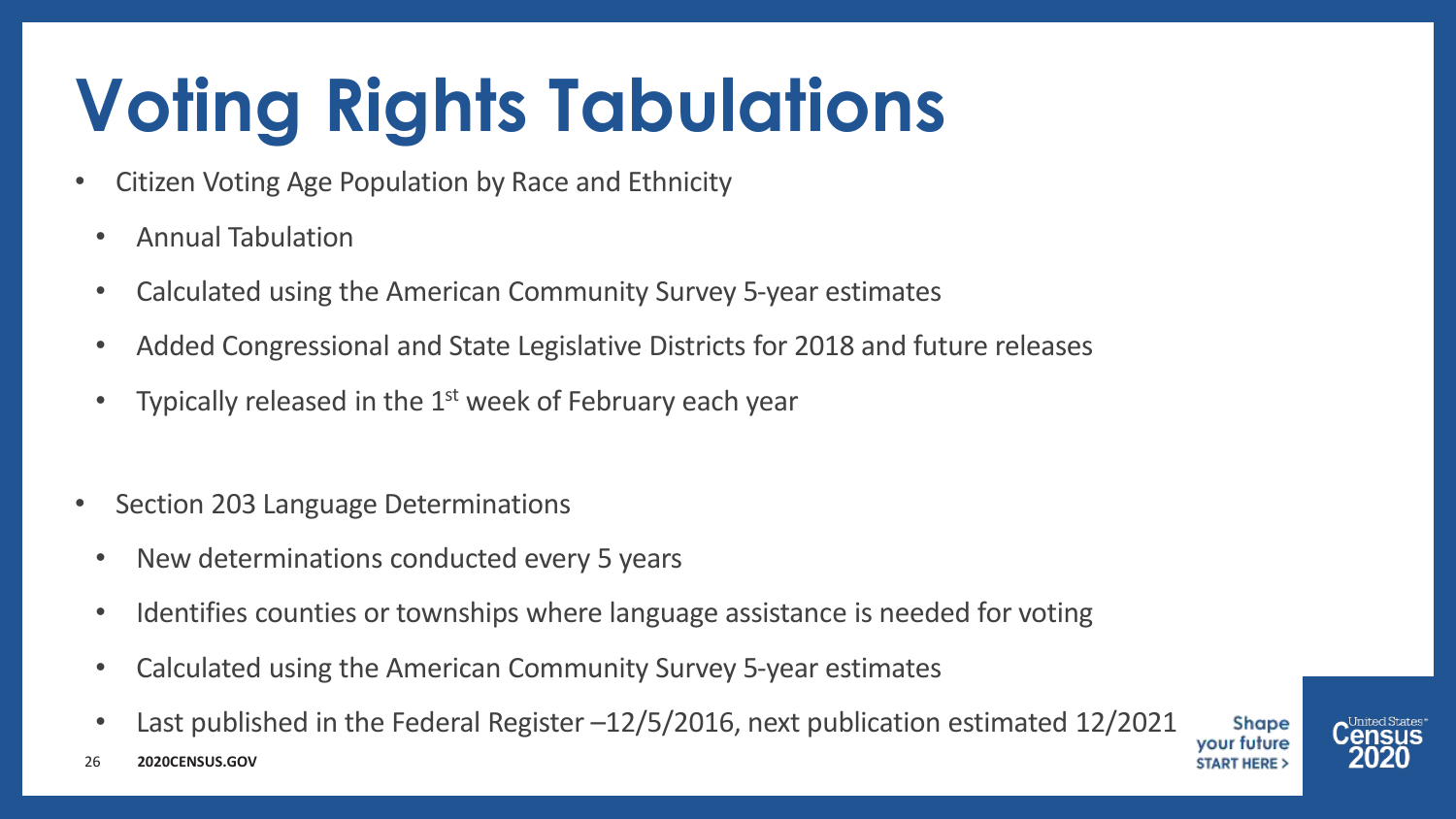# **Voting Rights Data**

**Citizen Voting Age Population by Race and Ethnicity (CVAP)**

- **CVAP initially created every 10 years (after Census 2000 and the 2010 Census)**
- **CVAP now tabulated annually (since 2011)**
- **Tabulated using the American Community Survey 5-year estimates**
- **The CVAP file contains data aggregations (summarized racial and ethnic categories) based on OMB guidance of aggregation for civil rights enforcement.**
- **Added Congressional and State Legislative Districts for 2018 and future releases**
- **Typically released in the 1st week of February each year**

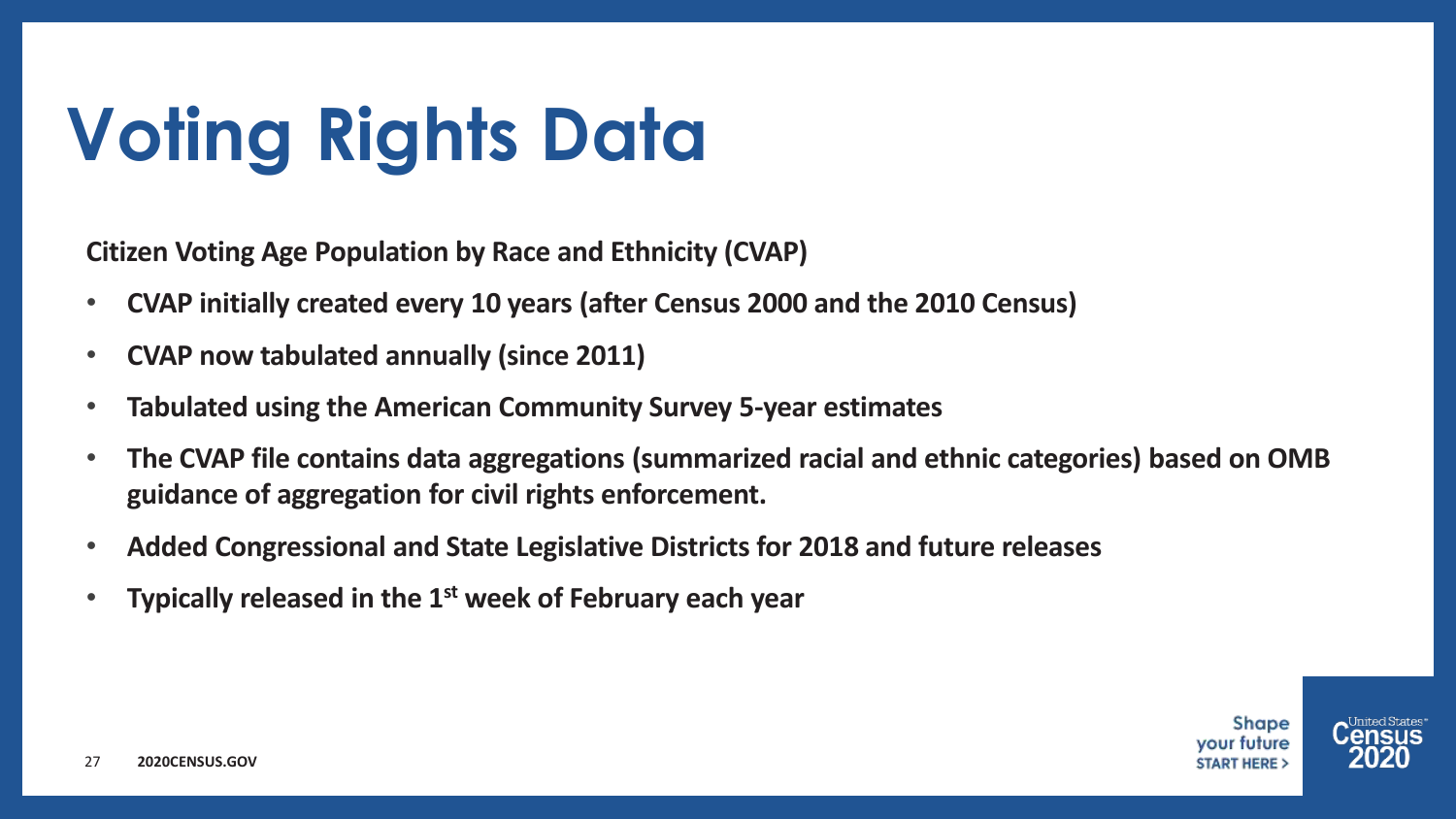# **Voting Rights Data**

**Key Takeaways**

- **The current Section 203 Language Determinations were published in the Federal Register on 12/5/2016.**
- **The estimated date for the next Section 203 Language Determinations is December of 2021.**
- **Census Voting Age Population (CVAP) data will not be included in the 2020 Census P.L. 94-171 Redistricting Data file.**
- **Census Voting Age Population (CVAP) data will be released by the U.S. Census Bureau by April 1, 2021.**